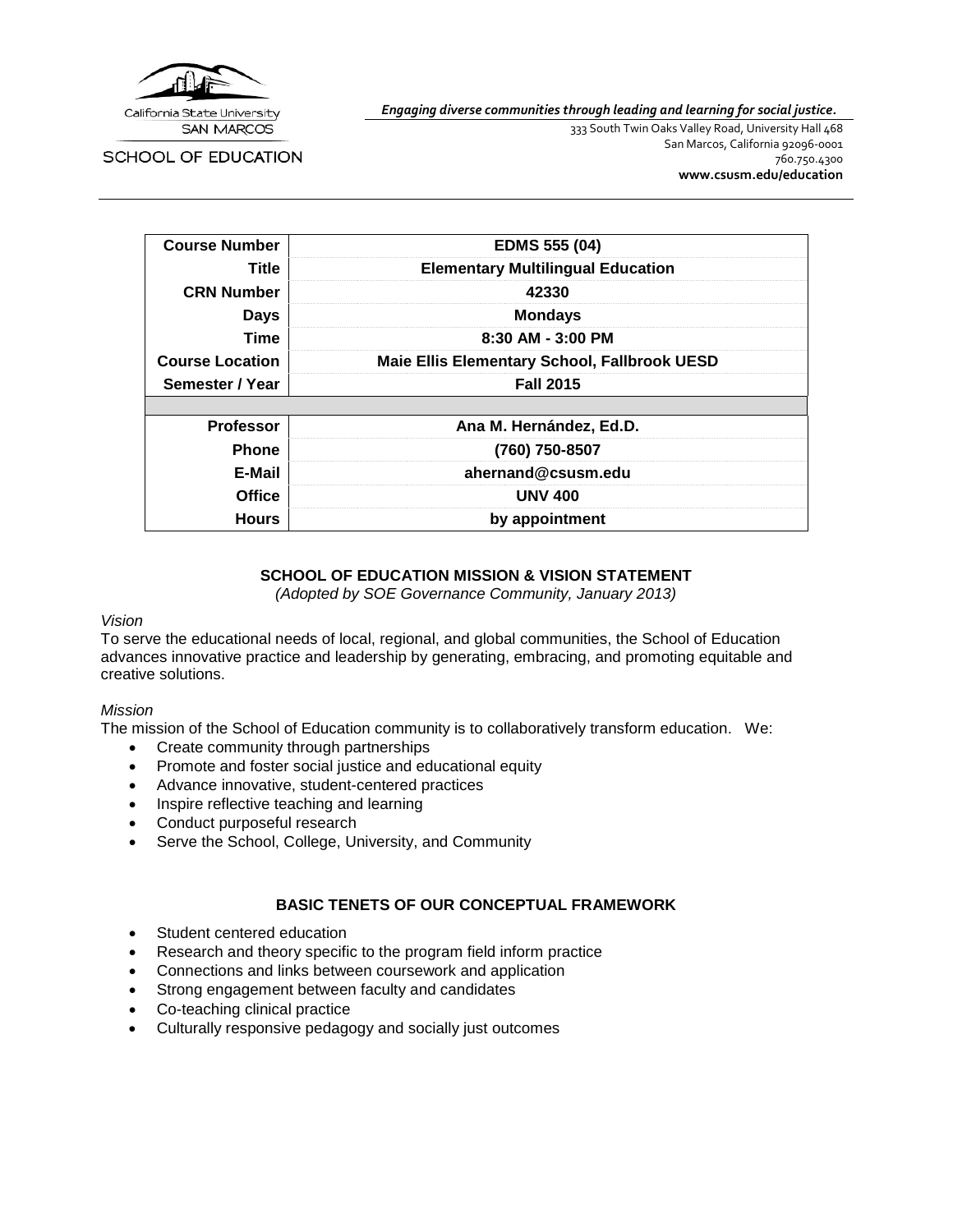## **TABLE OF CONTENTS**

| Attendance, Participation, Professional Disposition, & Student Collaboration - 10 points 10 |  |
|---------------------------------------------------------------------------------------------|--|
|                                                                                             |  |
|                                                                                             |  |
|                                                                                             |  |
|                                                                                             |  |
| English Learner Questionnaire - Learning about Your English Learners - 10 points 11         |  |
| $\sim$ 12<br><b>FLOuestionnaire-10 Points</b>                                               |  |
|                                                                                             |  |
|                                                                                             |  |
|                                                                                             |  |
|                                                                                             |  |
|                                                                                             |  |
| Draft & Final Sheltered Instruction (SDAIE/SIOP) / Multicultural Lesson Plan - 25 points14  |  |
|                                                                                             |  |
|                                                                                             |  |
|                                                                                             |  |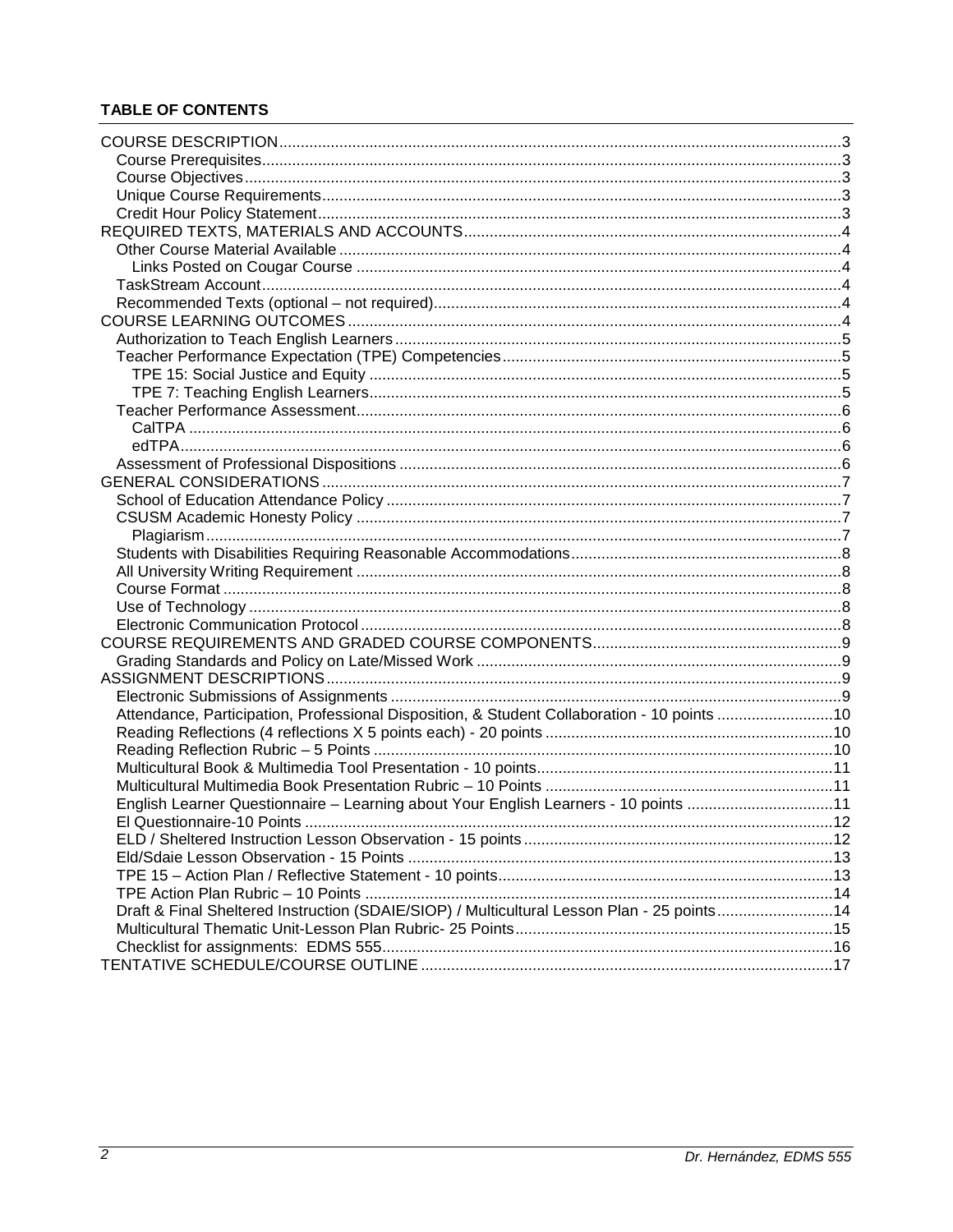### **COURSE DESCRIPTION**

<span id="page-2-0"></span>Focuses on developing an understanding of culturally responsive theory, methodology, and assessment of second language acquisition in integrated and inclusive elementary and middle level classrooms. *May not be taken for credit by students who have received credit for EDML 552. Requires participation in the public schools.*

This course addresses the needs of elementary school teachers faced with the growing diversity in today's classrooms. It will focus on bilingual sociolinguistic/sociocultural competence and implications for learning and instruction, application of effective alternative instructional practices, cultural aspects of English learners, as well as effective and appropriate English language development (ELD) techniques and successful bilingual, multilingual education for Language minority students.

### <span id="page-2-1"></span>**Course Prerequisites**

Admission to the Multiple Subject/CLAD Teacher Credential Program.

### <span id="page-2-2"></span>**Course Objectives**

- 1. Explain the basic terms, philosophies, problems, issues, history, and practices related to the education of language minority persons in California and the US and knowledge of the history, policies, programs, and research on the effectiveness of bilingual education and bilingualism in the United States.
- 2. Demonstrate understanding of the most important goals of bilingual/multicultural education. Understand and apply research and its effects on the dimensions of learning in bilingual education program models.
- 3. Explain the theoretical framework upon which bilingual education is founded and demonstrate understanding of the philosophical, theoretical, legal, and legislative foundations of bilingual education and their effects on program design and educational achievement.
- 4. Demonstrate understanding of existing student identification, assessment, and language re-designation requirements for the state of California.
- 5. Explain the connections between bilingual education, English as a second language, and SDAIE, SDAIS/CALLA methodologies. Apply knowledge of the research on the cognitive effects of bilingualism and biliteracy as developmental processes in instructional practice
- 6. Demonstrate understanding of models of multicultural intercultural education and their implications for curriculum, instruction, and educational policy. Become cognizant of the fact that students' motivation, participation, and achievement are influenced by an intercultural classroom climate and school community.
- 7. Gain knowledge and understanding pertaining to similarities and differences between, contributions of, exchanges between, and varying perspectives of the populations referenced in the Non- Discrimination Policy of the State of California.
- 8. Demonstrate knowledge of the transferability between primary and target language with the understanding that the level of transferability is affected by the level of compatibility and may vary among languages.
- 9. Promote authentic parental participation that includes learning about school systems, assuming leadership roles and affecting policy and understanding of the family as a primary language and cultural resource.

### <span id="page-2-3"></span>**Unique Course Requirements**

Students will be required to do classroom observations in schools and have access to elementary students to conduct some class assignments.

### <span id="page-2-4"></span>**Credit Hour Policy Statement**

This course is delivered in a face-to-face instruction. Students are expected to spend a minimum of two hours outside of the classroom each week for each unit of credit engaged in learning. For courses with a "lecture" mode of instruction over an entire semester, each unit of credit corresponds to an 'hour' of classtime and two hours of student learning outside of class.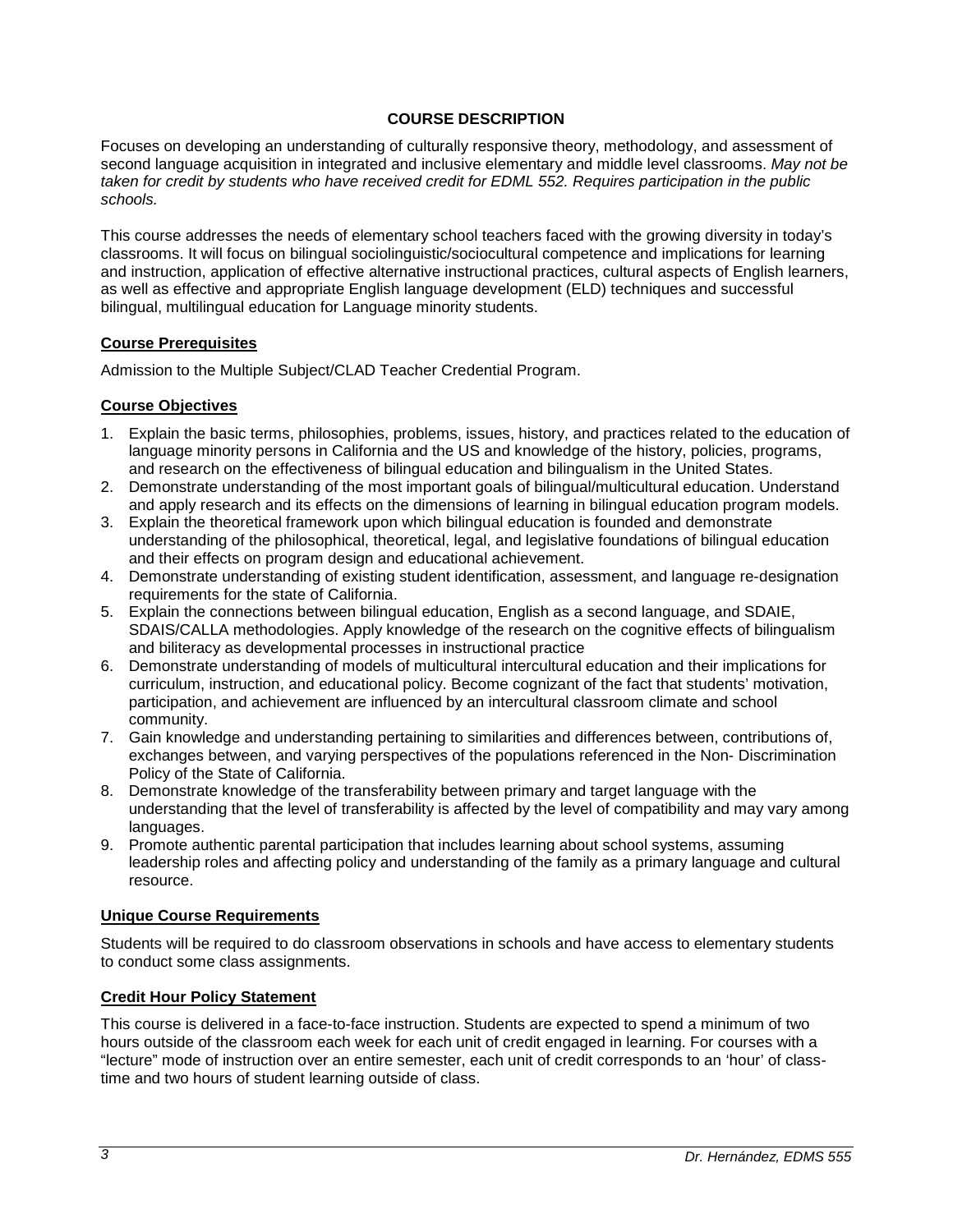### **REQUIRED TEXTS, MATERIALS AND ACCOUNTS**

<span id="page-3-0"></span>Echevarria, J., Vogt, M.E., & Short, D. (2013) *Making content comprehensible for elementary English language learners: The SIOP model, 2nd Edition.* Boston: Peason. ISBN: 978-0-13-336260-2

Honigsfeld, A. & Dove, M. G. (2013) *Common core for the not-so-common learner: English language arts strategies, Grades K-5. Thousand Oaks, CA:* Corwin. ISBN: 9781452257822

#### <span id="page-3-2"></span><span id="page-3-1"></span>**Other Course Material Available**

#### **Links Posted on Cougar Course**

Free Download 2012 English Language Development Standards for California Public Schools K-12<br>from the CDF website at http://www.cde.ca.gov/sp/el/er/eldstandards.asp CDE website at<http://www.cde.ca.gov/sp/el/er/eldstandards.asp>

Free Download Appendices A-D and Glossary from 2012 ELD Standards at <http://www.cde.ca.gov/sp/el/er/eldstandards.asp>

Free Download Adopted *ELA/ELD Framework* Chapters at <http://www.cde.ca.gov/ci/rl/cf/elaeldfrmwrksbeadopted.asp>

Free Download CA Common Core State Standard, California Department of Education Common Core at www.cde.a.gov/re/cc

#### <span id="page-3-3"></span>**TaskStream Account**

You will need to set up an account for your Multiple Subject Credential.

#### <span id="page-3-4"></span>**Recommended Texts (optional – not required)**

- Short, D. & Echevarria, J. (2016) Developing academic language with SIOP model. Boston: Pearson. ISBN 978-0-13-708524-8.
- Echevarria, J., Richards-Tutor, C. & Short, D. (2015). Response to intervention (RTI) and English learners: Using the SIOP Model. Boston: Pearson. ISBN 978-0-13-343107-0
- Echevarria, J., Vogt, M.E., & Short, D. (2008) *99 ideas and activities for teaching English language learners with the SIOP model. Boston: Pearson.* ISBN: 978-0-205-52106-7
- *eStandards*  Free California Common Core and ELD State Standards app

#### **COURSE LEARNING OUTCOMES**

<span id="page-3-5"></span>Upon successful completion of this course, students will be able to (SWBAT):

- SWBAT to explain the basic terms, philosophies, goals, problems, issues, history, research, theoretical frameworks, and practices related to the education of language minority students, program design and educational achievement in California and the US through reading reflections and TPE 15 – Action Plan / Reflective Statement.
- SWBAT to demonstrate understanding of existing student identification, assessment, and language redesignation requirements for the state of California through reading reflections.
- SWBAT to apply knowledge of the research on the cognitive effects of bilingualism and biliteracy as developmental processes in instructional practice (bilingual education, English as a second language, and SDAIE, SDAIS/CALLA methodologies) through lesson plan development.
- SWBAT to demonstrate understanding of models of multicultural intercultural education and their implications for curriculum, instruction, and educational policy through lesson observations and write-up.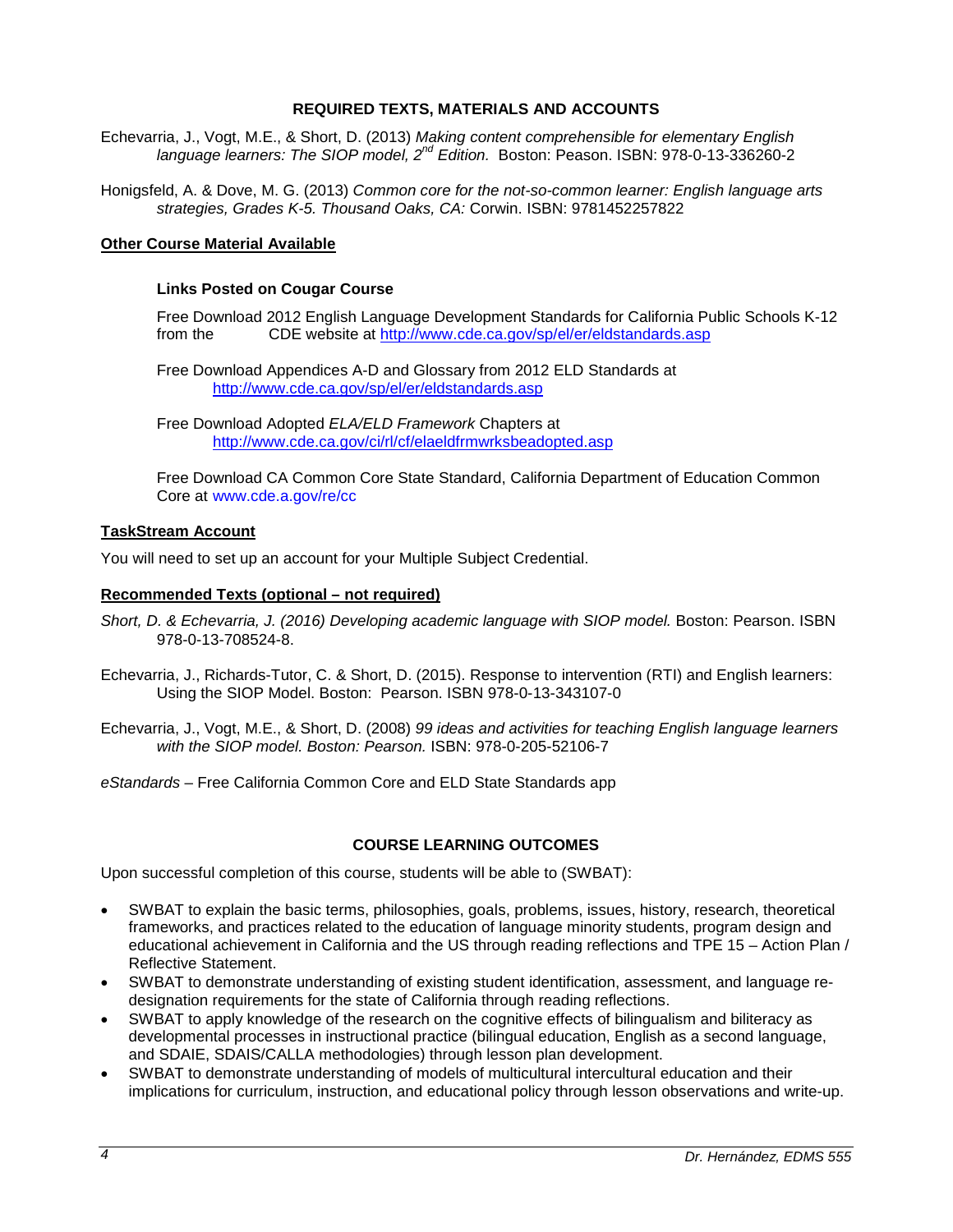- SWBAT to become cognizant of the fact that students' motivation, participation, and achievement are influenced by an intercultural classroom climate and school community through English Learner Questionnaire and Multicultural Book and Multimedia Tool Presentation.
- SWBAT to demonstrate knowledge of the transferability between primary and target language with the understanding that the level of transferability is affected by the level of compatibility and may vary among languages through reading reflections and lesson development.
- SWBAT to promote authentic parental participation that includes learning about school systems, assuming leadership roles and affecting policy and understanding of the family as a primary language and cultural resource through TPE 15 Action Plan / Reflective Statement.

## <span id="page-4-0"></span>**Authorization to Teach English Learners**

This credential program has been specifically designed to prepare teachers for the diversity of languages often encountered in California public school classrooms. The authorization to teach English learners is met through the infusion of content and experiences within the credential program, as well as additional coursework. Candidates successfully completing this program receive a credential with authorization to teach English learners. *(Approved by CCTC in SB 2042 Program Standards, August 02)*

### <span id="page-4-1"></span>**Teacher Performance Expectation (TPE) Competencies**

The course objectives, assignments, and assessments have been aligned with the CTC standards for Multiple Subject Credential. This course is designed to help teachers seeking a California teaching credential to develop the skills, knowledge, and attitudes necessary to assist schools and district in implementing effective programs for all students. The successful candidate will be able to merge theory and practice in order to realize a comprehensive and extensive educational program for all students. You will be required to formally address the following TPEs in this course:

## <span id="page-4-2"></span>**TPE 15: Social Justice and Equity**

Teacher candidates will be able to identify issues of social justice and equity in the classroom and can apply appropriate instructional strategies to ensure equal outcomes for diverse students. They will be familiar with ideas, definitions, and major theorists in the fields of multicultural education, social reconstruction, and democratic education. Pluralism and divergent perspectives on educating students will be the foundation of designing effective lessons and instructional practices for diverse students. Candidates will understand when and how to collaborate with others, especially curriculum specialists, community leaders, and parents on preparing relevant and appropriate instructional activities, curricular units, and school structures that would provide equitable outcomes for students from different linguistic, cultural, and social economic backgrounds.

### <span id="page-4-3"></span>**TPE 7: Teaching English Learners**

Candidates know and can apply pedagogical theories, principles, and instructional practices for comprehensive instruction of English learners. They know and can apply theories, principles, and instructional practices for English Language Development leading to comprehensive literacy in English. They are familiar with the philosophy, design, goals, and characteristics of programs for English language development, including structured English immersion. They implement an instructional program that facilitates English language development, including reading, writing, listening and speaking skills, that logically progresses to the grade level reading/language arts program for English speakers. They draw upon information about students' backgrounds and prior learning, including students' assessed levels of literacy in English and their first languages, as well as their proficiency in English, to provide instruction differentiated to students' language abilities. They understand how and when to collaborate with specialists and para-educators to support English language development. Based on appropriate assessment information, candidates select instructional materials and strategies, including activities in the area of visual and performing arts, to develop students' abilities to comprehend and produce English. They use English that extends students' current level of development yet is still comprehensible. They know how to analyze student errors in oral and written language in order to understand how to plan differentiated instruction.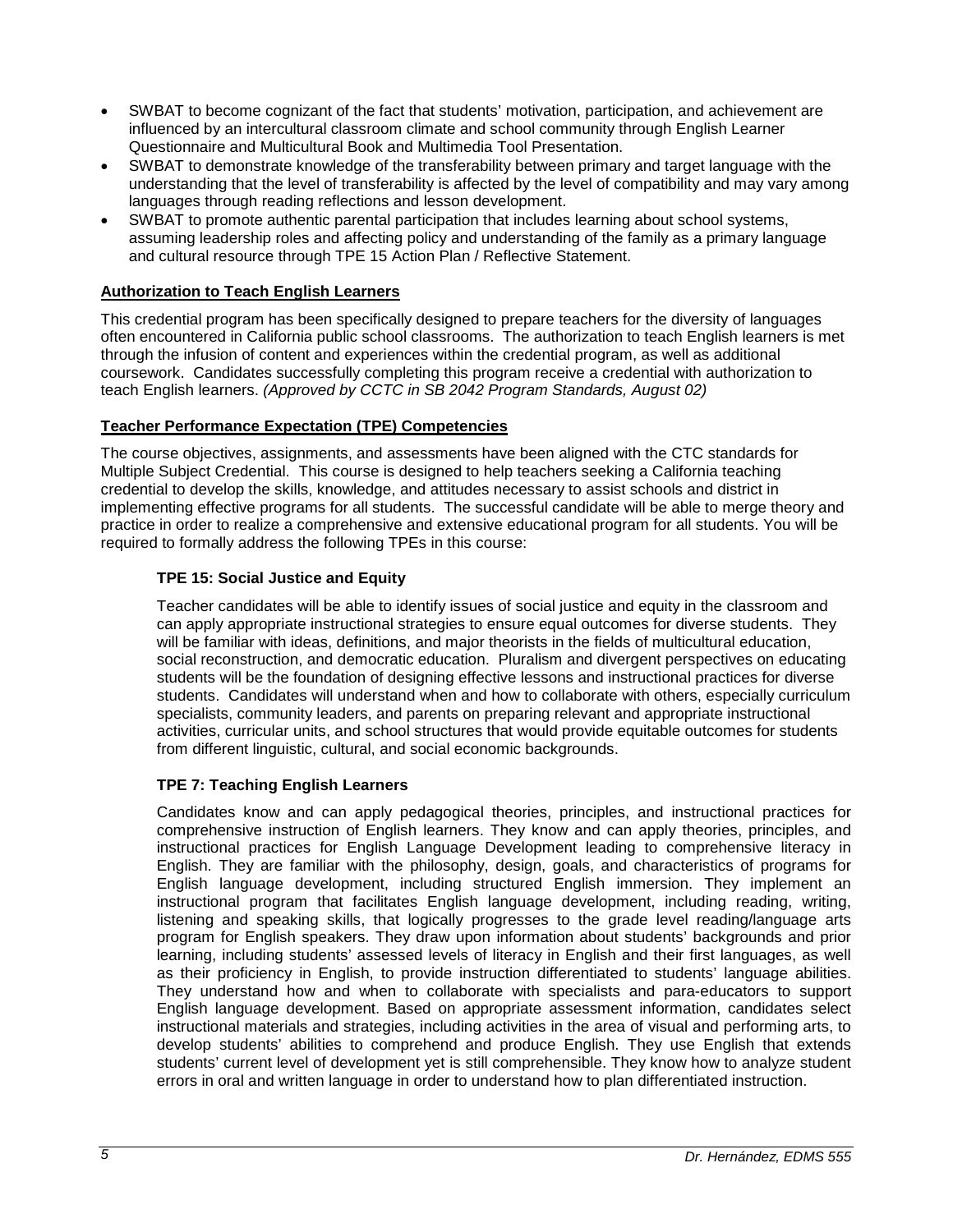Candidates know and apply pedagogical theories, principles and practices for the development of academic language, comprehension, and knowledge in the subjects of the core curriculum. They use systematic instructional strategies, including contextualizing key concepts, to make gradeappropriate or advanced curriculum content comprehensible to English learners. They allow students to express meaning in a variety of ways, including in their first language, and, if available, manage first language support such as para-educators, peers, and books.<sup>[1](#page-5-4)</sup> They use questioning strategies that model or represent familiar English grammatical constructions. They make learning strategies explicit.

Candidates understand how cognitive, pedagogical, and individual factors affect students' language acquisition. They take these factors into account in planning lessons for English language development and for academic content.

### <span id="page-5-0"></span>**Teacher Performance Assessment**

Beginning July 1, 2008 all California credential candidates must successfully complete a state-approved Teacher Performance Assessment (TPA), as part of the credential program of preparation. During the 2015- 16 academic year the CSUSM credential programs will use either the CalTPA (California Teacher Performance Assessment) or the edTPA (Educative Teacher Performance Assessment).

<span id="page-5-1"></span>Check with your program coordinator to determine which assessment is used for your credential program.

#### **CalTPA**

To assist with your successful completion of the CalTPA, a series of informational seminars are offered over the course of the program. TPA related questions and logistical concerns are to be addressed during the seminars. Your attendance to TPA seminars will greatly contribute to your success on the assessment. The CalTPA Candidate Handbook, TPA seminar schedule, and other TPA support materials may be found on the SOE website:

<http://www.csusm.edu/education/CalTPA/ProgramMaterialsTPA.html>

#### <span id="page-5-2"></span>**edTPA**

Beginning in fall 2015, for newly entering initial candidates, the CSUSM assessment system is the edTPA. To assist with your successful completion of the edTPA, a capstone class is part of your curriculum. In this class edTPA related questions and logistical concerns are addressed. Additional support materials are available on the edTPA website: [http://www.edtpa.com/PageView.aspx?f=GEN\\_Candidates.html](http://www.edtpa.com/PageView.aspx?f=GEN_Candidates.html)

Additionally, to support your success in your credential program and with TPA, SOE classes use common pedagogical language, lesson plans (lesson designs), and unit plans (unit designs).

#### <span id="page-5-3"></span>**Assessment of Professional Dispositions**

Assessing a candidate's dispositions within a professional preparation program is recognition that teaching and working with learners of all ages requires not only specific content knowledge and pedagogical skills, but positive attitudes about multiple dimensions of the profession. The School of Education has identified six dispositions – social justice and equity, collaboration, critical thinking, professional ethics, reflective teaching and learning, and life-long learning—and developed an assessment rubric. For each dispositional element, there are three levels of performance - *unacceptable*, *initial target*, and *advanced target*. The description and rubric for the three levels of performance offer measurable behaviors and examples.

The assessment is designed to provide candidates with ongoing feedback for their growth in professional dispositions and includes a self-assessment by the candidate. The dispositions and rubric are presented, explained and assessed in one or more designated courses in each program as well as in clinical practice.

<span id="page-5-4"></span><sup>&</sup>lt;sup>1</sup> Teachers are not expected to speak the students' primary language, unless they hold an appropriate credential and teach in a bilingual classroom. The expectation is that they understand how to use available resources in the primary language, including students' primary language skills, to support their learning of English and curriculum content.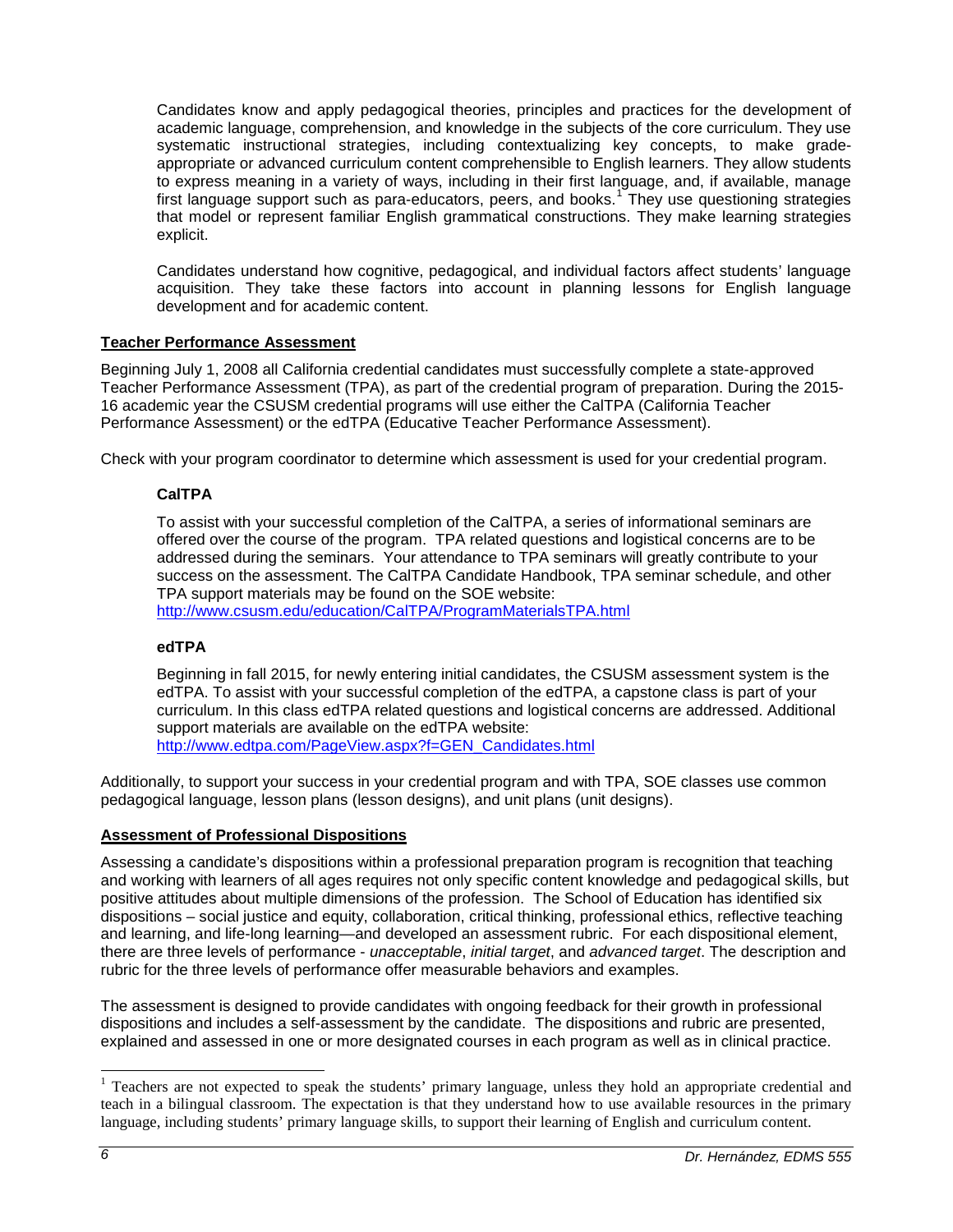Based upon assessment feedback candidates will compose a reflection that becomes part of the candidate's Teaching Performance Expectation portfolio. Candidates are expected to meet the level of *initial target* during the program.

### **GENERAL CONSIDERATIONS**

## <span id="page-6-1"></span><span id="page-6-0"></span>**School of Education Attendance Policy**

Due to the dynamic and interactive nature of courses in the School of Education, all candidates are expected to attend all classes and participate actively. At a minimum, candidates must attend more than 80% of class time, or s/he may not receive a passing grade for the course at the discretion of the instructor. Individual instructors may adopt more stringent attendance requirements. Should the candidate have extenuating circumstances, s/he should contact the instructor as soon as possible. *(Adopted by the COE Governance Community, December, 1997).*

For this course: Students missing more than one class session cannot earn an A or A-. Students missing more than two class sessions cannot earn a B or B+. This also applies to tutoring activities during our class sessions that are part of your cohort learning experience. Arriving late or leaving early by more than 20 minutes to class or tutoring counts as an absence. Illness and emergencies are considered on a case-by-case basis. However, notifying the instructor does not constitute an excuse. All assignments must be turned in on due date even in case of an absence. Unless extraordinary circumstances are made known, this is not negotiable. In an 8 week course, one day is equivalent to 2 class sessions (2 weeks of class). So, missing 1 entire day will constitute 2 absences for the course.

### <span id="page-6-2"></span>**CSUSM Academic Honesty Policy**

Students will be expected to adhere to standards of academic honesty and integrity, as outlined in the Student Academic Honesty Policy. All assignments must be original work, clear and error-free. All ideas/material that are borrowed from other sources must have appropriate references to the original sources. Any quoted material should give credit to the source and be punctuated accordingly.

Academic Honesty and Integrity: Students are responsible for honest completion and representation of their work. Your course catalog details the ethical standards and penalties for infractions. There will be zero tolerance for infractions. If you believe there has been an infraction by someone in the class, please bring it to the instructor's attention. The instructor reserves the right to discipline any student for academic dishonesty, in accordance with the general rules and regulations of the university. Disciplinary action may include the lowering of grades and/or the assignment of a failing grade for an exam, assignment, or the class as a whole.

Incidents of Academic Dishonesty will be reported to the Dean of Students. Sanctions at the University level may include suspension or expulsion from the University.

Refer to the full Academic Honesty Policy at:

[http://www.csusm.edu/policies/active/documents/Academic\\_Honesty\\_Policy.html](http://www.csusm.edu/policies/active/documents/Academic_Honesty_Policy.html)

For this class: All written work and oral presentation assignments must be original work. All ideas/materials that are borrowed from other sources must have appropriate references to the original sources. Any quoted material should give credit to the source and be punctuated with quotation marks.

### <span id="page-6-3"></span>**Plagiarism**

As an educator, it is expected that each candidate will do his/her own work, and contribute equally to group projects and processes. Plagiarism or cheating is unacceptable under any circumstances. If you are in doubt about whether your work is paraphrased or plagiarized see the Plagiarism Prevention for Students website [http://library.csusm.edu/plagiarism/index.html.](http://library.csusm.edu/plagiarism/index.html) If there are questions about academic honesty, please consult the University catalog.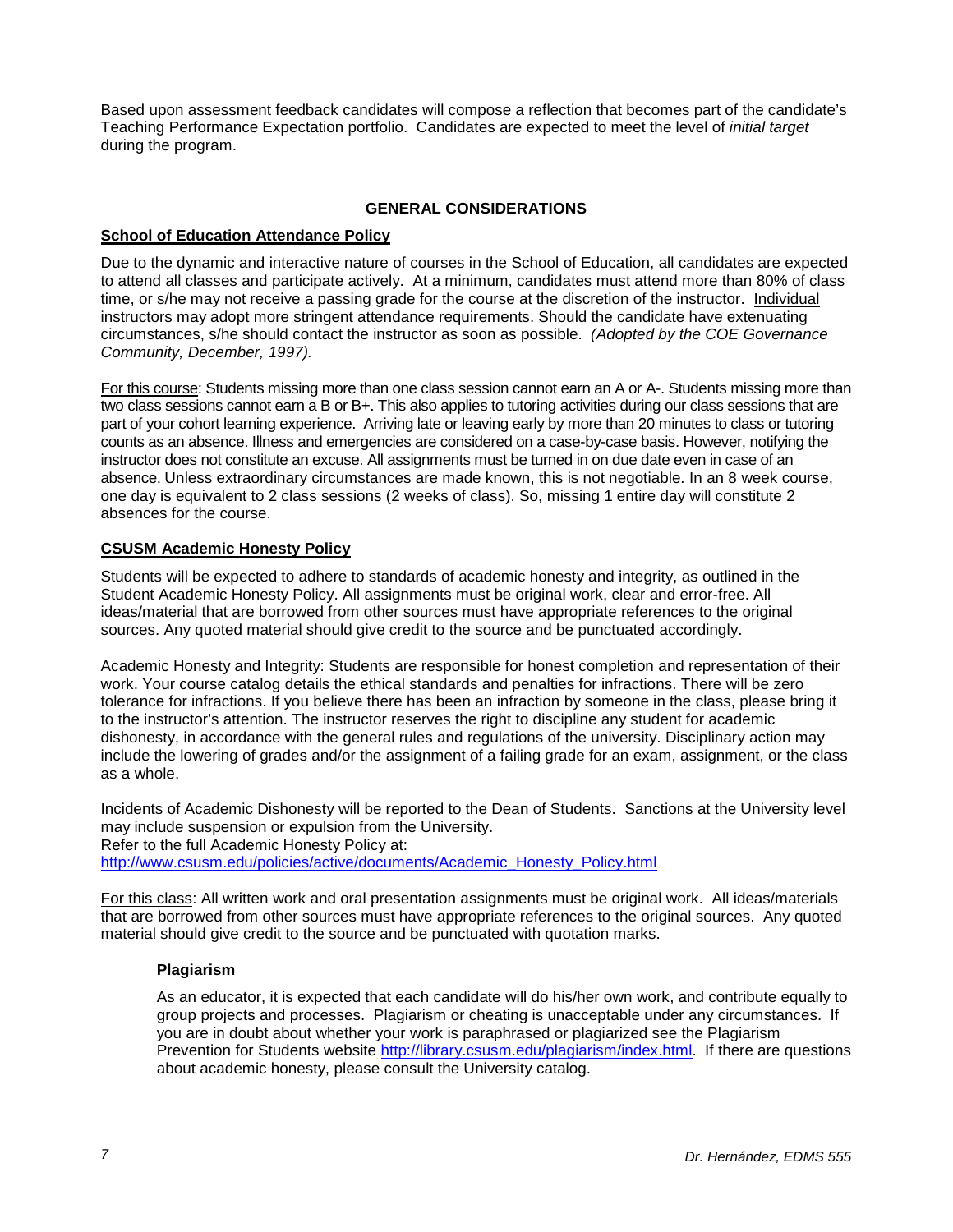### <span id="page-7-0"></span>**Students with Disabilities Requiring Reasonable Accommodations**

Students with disabilities who require reasonable accommodations must be approved for services by providing appropriate and recent documentation to the Office of Disabled Student Services (DSS). This office is located in Craven Hall 4300, and can be contacted by phone at (760) 750-4905, or TTY (760) 750- 4909. Students authorized by DSS to receive reasonable accommodations should meet with their instructor during office hours or, in order to ensure confidentiality, in a more private setting.

#### <span id="page-7-1"></span>**All University Writing Requirement**

Writing requirements for this class will be met as described in the assignments. Every 3-unit course at the university, including this one, must have a writing requirement of at least 2500 words.

### <span id="page-7-2"></span>**Course Format**

This course format is offered in a traditional face-to-face instruction following an 8-week cycle.

#### <span id="page-7-3"></span>**Use of Technology**

Candidates are expected to demonstrate competency in the use of various forms of technology (i.e. word processing, electronic mail, Moodle, use of the Internet, and/or multimedia presentations). Specific requirements for course assignments with regard to technology are at the discretion of the instructor. Keep a digital copy of all assignments for use in your teaching portfolio. All assignments will be submitted online, and some will be submitted in hard copy as well. Details will be given in class.

#### <span id="page-7-4"></span>**Electronic Communication Protocol**

Electronic correspondence is a part of your professional interactions. If you need to contact the instructor, email is often the easiest way to do so. It is my intention to respond to all received e-mails in a timely manner. Please be reminded that e-mail and on-line discussions are a very specific form of communication, with their own nuances and etiquette. For instance, electronic messages sent in all upper case (or lower case) letters, major typos, or slang, often communicate more than the sender originally intended. With that said, please be mindful of all e-mail and on-line discussion messages you send to your colleagues, to faculty members in the School of Education, or to persons within the greater educational community. All electronic messages should be crafted with professionalism and care.

Things to consider:

- Would I say in person what this electronic message specifically says?
- How could this message be misconstrued?
- Does this message represent my highest self?
- Am I sending this electronic message to avoid a face-to-face conversation?

In addition, if there is ever a concern with an electronic message sent to you, please talk with the author in person in order to correct any confusion.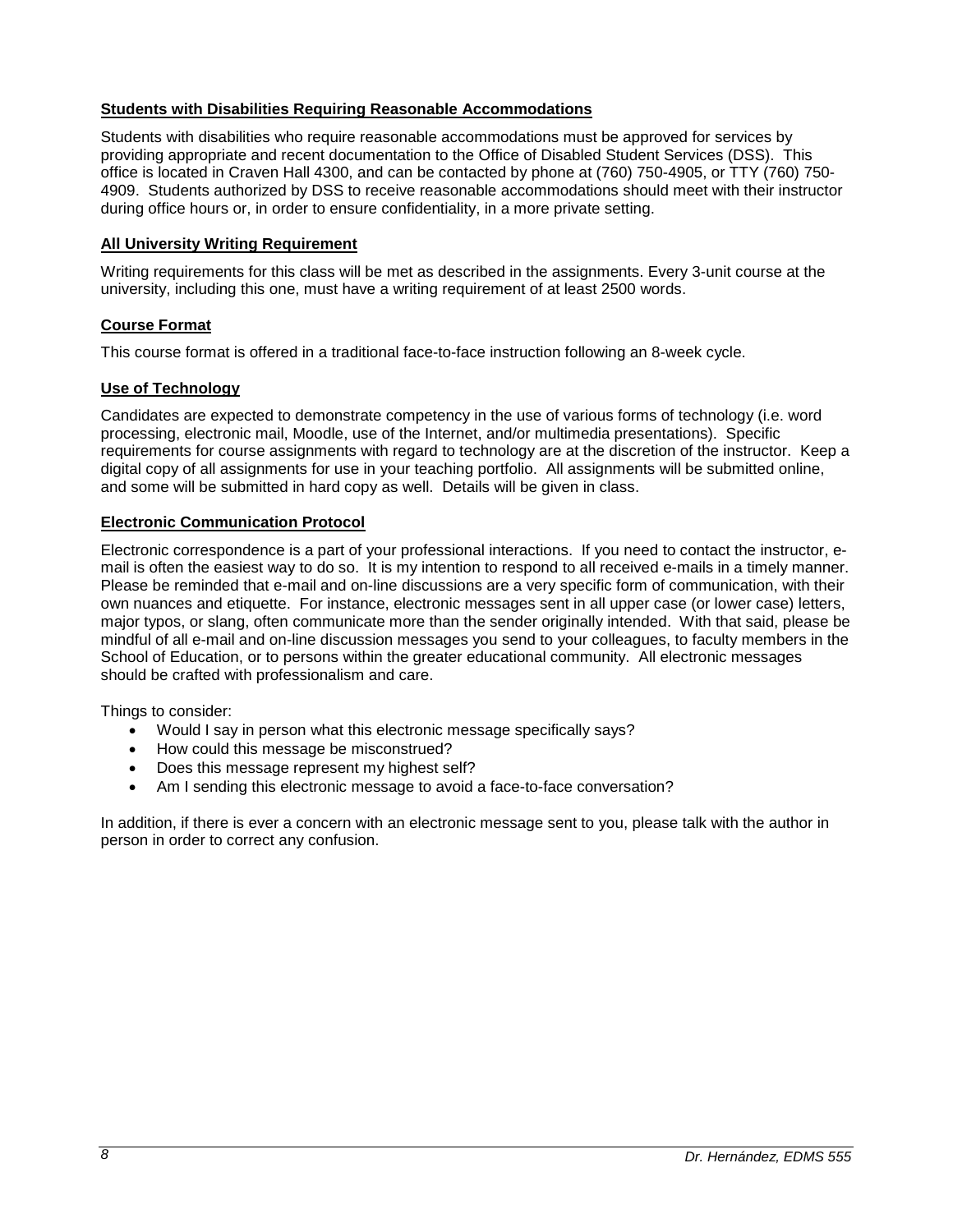### **COURSE REQUIREMENTS AND GRADED COURSE COMPONENTS**

<span id="page-8-0"></span>Teacher education is a professional preparation program. It is expected that students will come to class prepared to discuss the readings, submit required assignments, and participate in class activities. Students are expected to adhere to academic honesty and integrity, standards of dependability, confidentiality and writing achievement. Because it is important for teachers to be able to effectively communicate their ideas to students, parents, colleagues, and administrators, writing that is original, clear and error-free is a priority for the School of Education. It is expected that work will be turned in on time. Note: Professor reserves the right to change, add to, or delete any material or assignment from the course*.*

| $\bullet$ | Attendance, Participation, & Professional Disposition       | 10 points        |
|-----------|-------------------------------------------------------------|------------------|
| $\bullet$ | 4 Reading Reflections (5 points each)                       | 20 points        |
| $\bullet$ | Multicultural Book and Multimedia Tool Presentation         | 10 points        |
| $\bullet$ | EL Questionnaire - Learning About Your English Learners     | 10 points        |
| $\bullet$ | ELD/SDAIE Lesson Observation & Write-up                     | 15 points        |
| $\bullet$ | TPE 15 - Action Plan / Reflective Statement                 | 10 points        |
| $\bullet$ | Draft & Final Lesson Plan - Multicultural Resources & SDAIE | 25 points        |
|           |                                                             |                  |
|           |                                                             | Total 100 points |

#### <span id="page-8-1"></span>**Grading Standards and Policy on Late/Missed Work**

All students are expected to participate in class activities and demonstrate reflective learning. It is important that students are well prepared for course sessions by completing the readings and assignments scheduled before the class meeting. Assignments should be typed and double-spaced. Students who wish to revise an assignment must negotiate the requirements of the revision with the instructor. It is expected that work will be turned in on time. Please discuss individual issues with the instructor. **Points will be deducted if assignments are submitted late (10% penalty per day late; no credit will be awarded if the assignment is one week late).** A minimum of a C+ is required to pass this course.

| 95 – 100  |    | $90 - 94$ |                            |
|-----------|----|-----------|----------------------------|
| 87 - 89   | R+ | $83 - 86$ |                            |
| $80 - 82$ |    | $77 - 79$ | C+ (minimal passing grade) |
| - 73 – 76 |    | $70 - 72$ |                            |

### **ASSIGNMENT DESCRIPTIONS**

#### <span id="page-8-3"></span><span id="page-8-2"></span>**Electronic Submissions of Assignments**

This course is mostly paperless. Assignments are to be turned to Cougar Course on time. Points will be deducted for late submissions as the work you do is essential to the discussions conducted in this course. Make sure you turn in the assignments in Word, 12 font, in Times New Roman. Resources and/or citations will be referenced using APA format.

NOTE: Full assignment guidelines can be found on Cougar Courses. Rubrics for assignments and checklist are at end of this syllabus.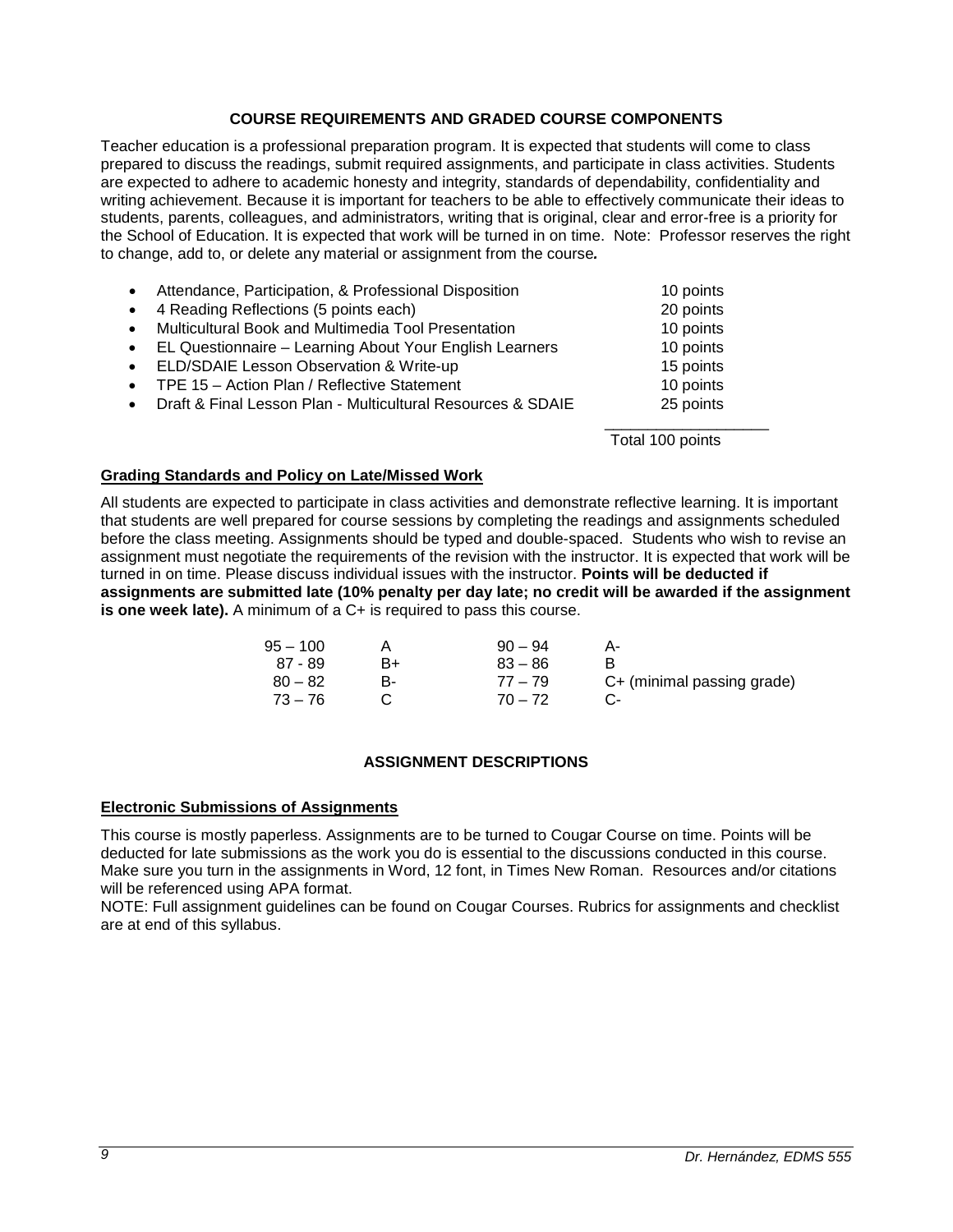## <span id="page-9-0"></span>**Attendance, Participation, Professional Disposition, & Student Collaboration - 10 points**

First is the expectation that you will attend all class sessions prepared to actively participate in class activities, group and individual sharing, cooperative learning structures, and discussions on various topics and assigned reading**.** Please see the guidelines for the School of Education Attendance Policy and the attendance requirements for this course on syllabus.

Professional, credentialed educators are evaluated on "performance of non-instructional duties and responsibilities" by their administrators. Punctuality, attendance, collaboration with colleagues, and professionalism fall under this category. Your professional disposition is related to how you conduct yourself in class and at a school site. Please communicate any attendance issues directly with the instructor.

### <span id="page-9-1"></span>**Reading Reflections (4 reflections X 5 points each) - 20 points**

Reflections based on your reading assignments are due on the dates listed on your course outline. Submit electronic copies of the reading reflections on our Cougar Course. Reflections must include connections that can be made between your reaction to the text and teaching English Learners, with specific examples from your classroom observation experiences, tutoring, or other personal experiences in diverse settings. Think about the "take aways" and your interaction with the text. What are things you would like to implement or take from the readings that are important to you as a future teacher? One page maximum. The reading reflections are a way to verify that the assigned readings for that week have been completed. Resources and/or citations will be referenced using APA format. More information will be provided in class.

### <span id="page-9-2"></span>**Reading Reflection Rubric – 5 Points**

| Criteria                                                                        | <b>Developing</b>                                                                                                                                                                                                                                                                                                                                                                                                                                                                                                      | Approaching                                                                                                                                                                                                                                                                                                                                                                                                                                                                         | <b>Meets</b>                                                                                                                                                                                                                                                                                                                                                                                                                                                                                   |
|---------------------------------------------------------------------------------|------------------------------------------------------------------------------------------------------------------------------------------------------------------------------------------------------------------------------------------------------------------------------------------------------------------------------------------------------------------------------------------------------------------------------------------------------------------------------------------------------------------------|-------------------------------------------------------------------------------------------------------------------------------------------------------------------------------------------------------------------------------------------------------------------------------------------------------------------------------------------------------------------------------------------------------------------------------------------------------------------------------------|------------------------------------------------------------------------------------------------------------------------------------------------------------------------------------------------------------------------------------------------------------------------------------------------------------------------------------------------------------------------------------------------------------------------------------------------------------------------------------------------|
|                                                                                 | 1-2 Points                                                                                                                                                                                                                                                                                                                                                                                                                                                                                                             | 3-4 Points                                                                                                                                                                                                                                                                                                                                                                                                                                                                          | <b>5 Points</b>                                                                                                                                                                                                                                                                                                                                                                                                                                                                                |
| TPE 7<br>English<br>Learners and<br>Followed<br>Reflection<br><b>Guidelines</b> | Candidate demonstrated<br>none/limited knowledge and<br>application of pedagogical<br>theories, principles, and<br>instructional practices for<br>comprehensive instruction of<br>ELs. Candidate integrated<br>none/limited personal<br>thoughts, connections, &<br>experiences in achieving<br>new insights.<br>Candidate followed<br>none/limited directions on<br>how to structure and submit<br>reading reflection.<br>Candidate demonstrated<br>none/limited<br>engagement/participation in<br>group discussions. | Candidate demonstrated<br>some knowledge and<br>application of pedagogical<br>theories, principles, and<br>instructional practices for<br>comprehensive instruction of<br>ELs.<br>Candidate integrated some<br>personal thoughts,<br>connections, & experiences<br>in achieving new insights.<br>Candidate followed some<br>directions on how to<br>structure and submit reading<br>reflection. Candidate<br>demonstrated some<br>engagement/participation in<br>group discussions. | Candidate demonstrated<br>knowledge and application<br>of pedagogical theories,<br>principles, and<br>instructional practices for<br>comprehensive instruction<br>of ELs.<br>Candidate integrated<br>personal thoughts,<br>connections, experiences<br>& questions in achieving<br>new insights.<br>Candidate has followed all<br>directions on how to<br>structure and submit<br>reading reflection.<br>Candidate demonstrated<br>full engagement &<br>participation in group<br>discussions. |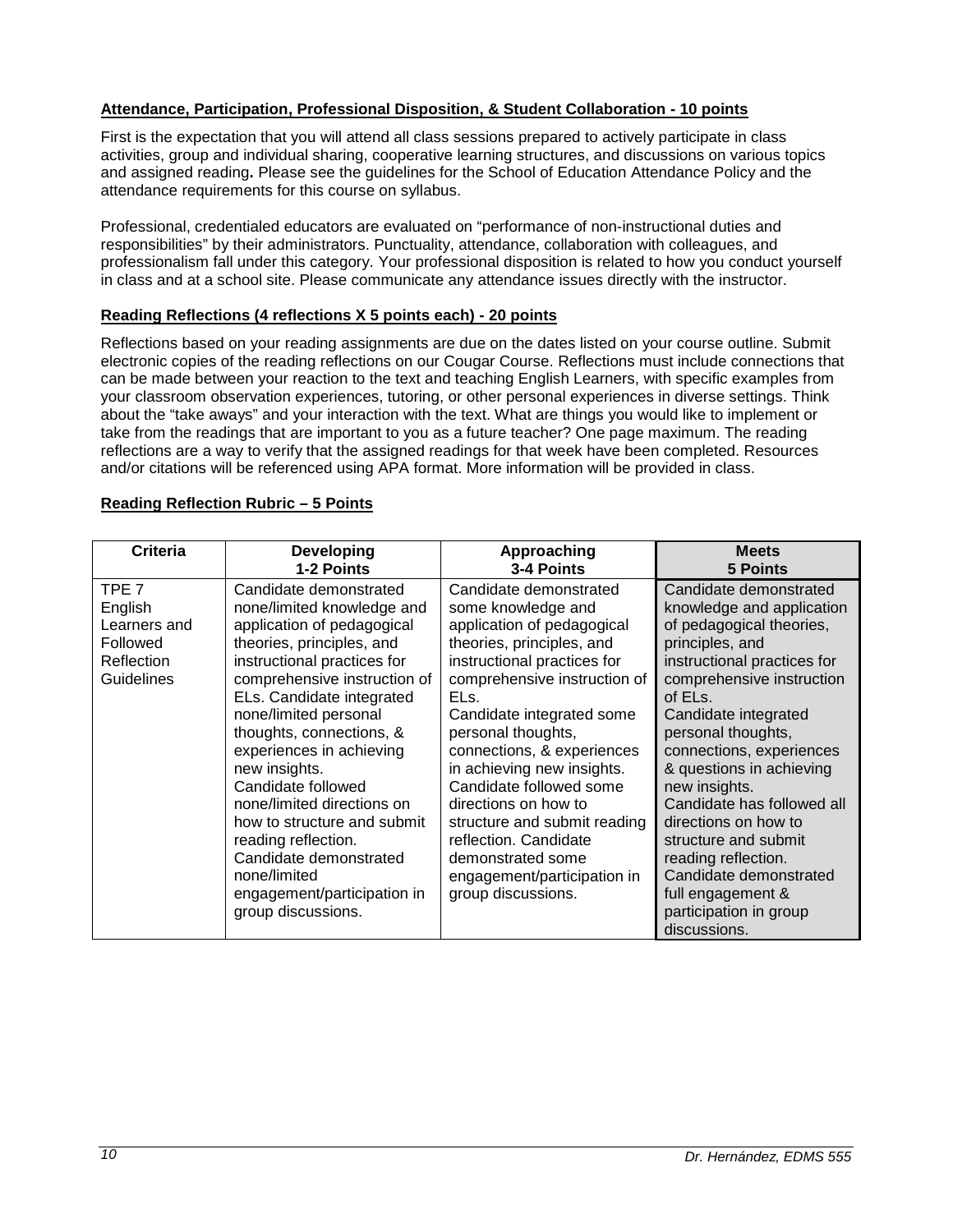## <span id="page-10-0"></span>**Multicultural Book & Multimedia Tool Presentation - 10 points**

Select and present a multicultural book and a multicultural website/app/multimedia tool that represent the heritage, culture, language or social justice issues pertaining to students in K-8 education. This culturally responsive literature/media tool is essential to reaching all students, to introduce a lesson, or augment a topic (ie., immigration, diversity, traditions, customs, family, etc.) or a resource to you as an educator. It would be great if the book and/or media site is a bilingual resource. You will bring the book to class and show us the website/multimedia tool by making a *short presentation on how you would use them in your class* and *the type of activities that would stem from ELD Standards, you could do with these resources to teach about a theme/ content and elicit language development*. Our CSUSM library has a wonderful children's library with many bilingual books at the Barahona Center on the 5th floor. Examples will be provided in class. Students will sign-up for a 10 minute presentation. Presentations will be ongoing throughout the semester. More information will be provided in class.

| Criteria         | <b>Developing</b>            | Approaching                    | <b>Meets</b>                   |
|------------------|------------------------------|--------------------------------|--------------------------------|
|                  | 5-6 Points                   | 7-8 Points                     | 9-10 Points                    |
| TPE <sub>7</sub> | Candidate may not know       | Candidate knows how to         | Candidate knows how to         |
| Lesson meets     | how to select multicultural  | select good multicultural      | select excellent multicultural |
| Teaching         | books & multimedia           | books & multimedia             | books & multimedia             |
| English          | tool/websites grounded in    | tool/websites grounded in      | tool/websites grounded in      |
| Learners         | the principles of critically | the principles of critically   | the principles of critically   |
|                  | responsive literature that   | responsive literature that     | responsive teaching that       |
| <b>TPE 15</b>    | address issues of social     | address issues of social       | address issues of social       |
| Lesson meets     | justice and equity for       | justice and equity for         | justice and equity for         |
| Social Justice   | diverse populations.         | diverse populations.           | diverse populations.           |
| and Equity       | Presentation techniques did  | <b>Presentation techniques</b> | <b>Excellent presentation</b>  |
|                  | not enhanced book/website:   | enhanced book/website.         | techniques enhanced            |
|                  | lacked vividness.            | Book/multimedia tool           | book/website: engaging and     |
|                  | Book/multimedia tool         | related activities shared      | vivid.                         |
|                  | related activities shared    | with class.                    | Book/multimedia tool &         |
|                  | with class.                  |                                | related activities shared      |
|                  |                              |                                | with class.                    |

### <span id="page-10-1"></span>**Multicultural Multimedia Book Presentation Rubric – 10 Points**

## <span id="page-10-2"></span>**English Learner Questionnaire – Learning about Your English Learners - 10 points**

In class, students will work in groups to write lists of questions to ascertain information about their English Learners (ELs) in the following areas: linguistic background; academic language abilities, content knowledge, and skills; physical, social and emotional development; cultural and health considerations; and interests and aspirations. From these lists, each student will create a questionnaire that can be administered to his/her ELs. Try to think of questions that elicits language from your EL students, not just "yes" or "no" answers. Think about the language proficiency of your students. Indicate the grade level and possible PLD level of the students. You may add directions, introduction, or decorate it with border or clip art to make it attractive to your students (optional). More information will be provided in class.

You will administer the questionnaire to an EL student. You will reflect on your questions & student responses. What did you find valuable about this process? How would you improve your questionnaire? How did you elicit information to help you plan for instruction and get to know your EL students better? After administering your questionnaire to an EL student, upload your questionnaire with a paragraph reflection on our Cougar Course by the due date. Share your findings in class.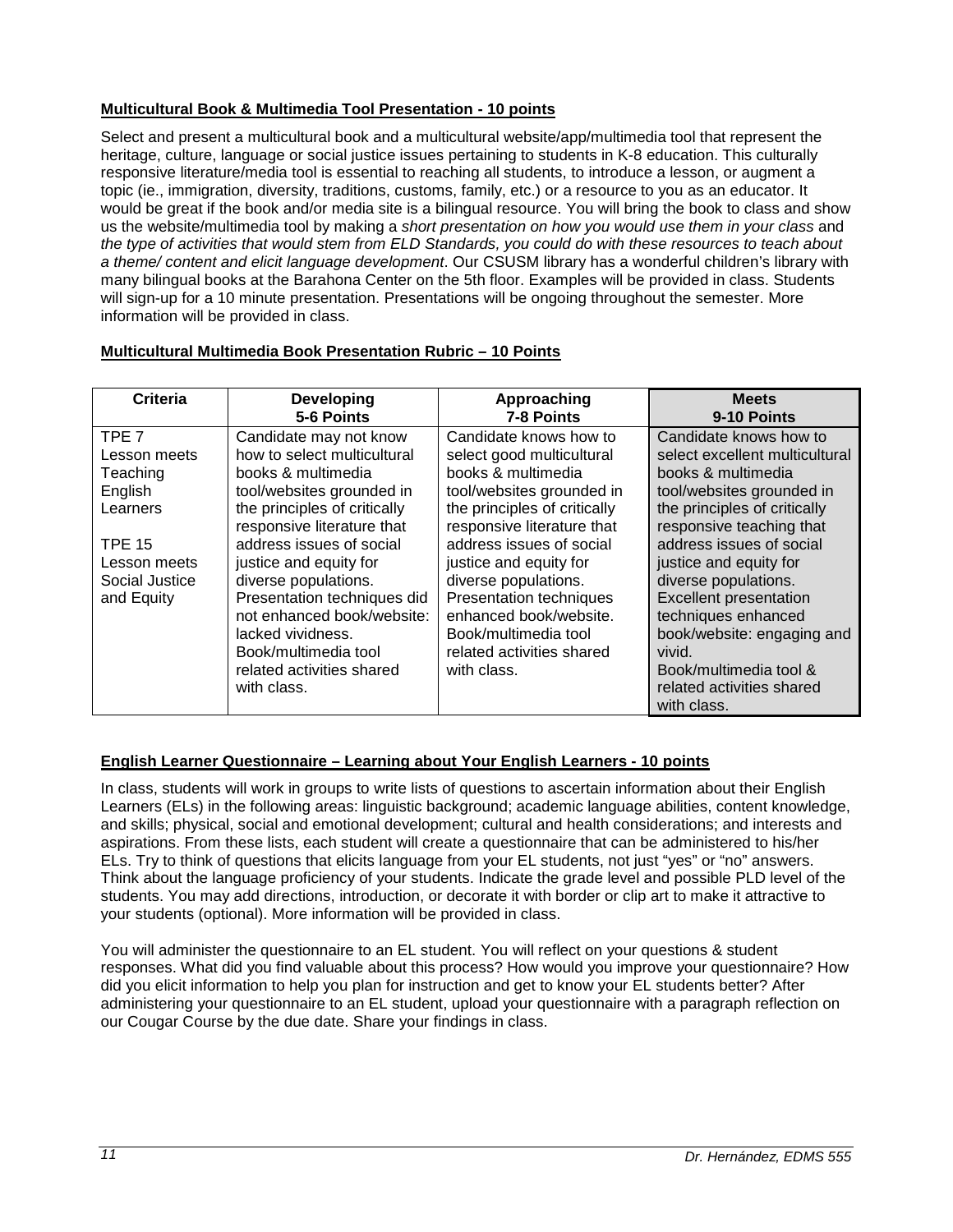## <span id="page-11-0"></span>**El Questionnaire-10 Points**

| Criteria                                  | <b>Developing</b><br>2 Point                                                                                                                                                                  | Approaching<br>3 Points                                                                                                                                                                     | <b>Meets</b><br>5 Points                                                                                                                                                                                                              |
|-------------------------------------------|-----------------------------------------------------------------------------------------------------------------------------------------------------------------------------------------------|---------------------------------------------------------------------------------------------------------------------------------------------------------------------------------------------|---------------------------------------------------------------------------------------------------------------------------------------------------------------------------------------------------------------------------------------|
| Learning About<br><b>English Learners</b> | Teacher candidate had<br>incomplete information to<br>ascertain background of<br>ELs. Candidate's questions<br>briefly address all the<br>topics. Writing didn't<br>followed format given.    | Teacher candidate had<br>adequate information to<br>ascertain background of<br>ELs. Candidate's questions<br>addressed some of the<br>topics. Writing followed<br>format given.             | Teacher candidate provided<br>excellent information to<br>ascertain background of<br>ELs. Candidate's questions<br>clearly & effectively<br>addressed the topics.<br>Writing was focused and<br>well organized.                       |
| Interview<br>Guidelines                   | Candidate followed few<br>directions on how to<br>structure and submit<br>questionnaire.<br>Demonstrated limited<br>engagement & participation<br>in class activities & group<br>discussions. | Candidate followed some<br>directions on how to<br>structure and submit<br>questionnaire.<br>Demonstrated some<br>engagement & participation<br>in class activities & group<br>discussions. | Candidate followed all<br>directions on how to<br>structure and submit<br>questionnaire (referred to<br>directions given in class).<br>Demonstrated full<br>engagement & participation<br>in class activities & group<br>discussions. |

## <span id="page-11-1"></span>**ELD / Sheltered Instruction Lesson Observation - 15 points**

For this assignment you will observe an English Language Development or Sheltered Instruction [Specially Designed Academic Instruction in English (SDAIE) or Sheltered Instruction Observation Protocol (SIOP)] lesson at your student teaching school site or online. Your observation can be in any classroom with English Learners (ELD, SDAIE / Sheltered, or "mainstream"). You will first predict (hypothesize) what SIOP strategies you believe you will be observing during the lesson. Your observation write-up should include a description of the classroom, the SIOP techniques the teacher used, and how the students interacted with the lesson and peers. You will use the SIOP Protocol located in your textbook on pp. 292-293 as a checklist (data collection) and guideline for what to look for in an effective lesson for English Learners. More information will be provided in class.

In your write-up, you will also discuss your hypothesis about the strategies and the results. Then think of how (if necessary) you would modify the lesson/activity observed in light of the information and knowledge gained in the course. Submit an electronic copy of the lesson observation to our Cougar Course (3-5 pages maximum). Share your findings in class.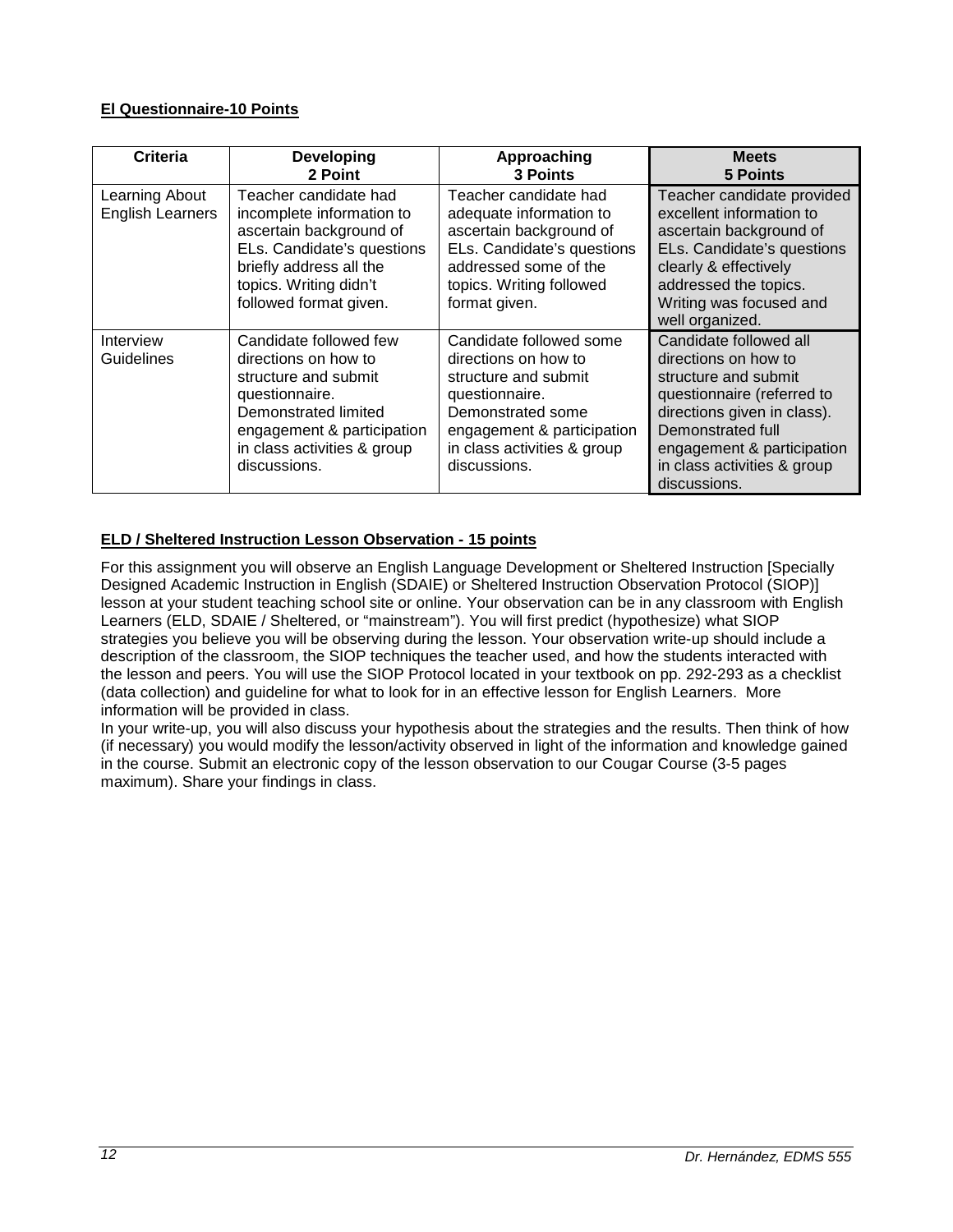## <span id="page-12-0"></span>**Eld/Sdaie Lesson Observation - 15 Points**

| <b>Criteria</b>                                                 | <b>Developing</b><br>1-2 Points                                                                                                                                                                                                                                                                                                                                                                              | Approaching<br>3-4 Points                                                                                                                                                                                                                                                                                                                                                                                                   | <b>Meets</b><br><b>5 Points</b>                                                                                                                                                                                                                                                                                                                                                                                |
|-----------------------------------------------------------------|--------------------------------------------------------------------------------------------------------------------------------------------------------------------------------------------------------------------------------------------------------------------------------------------------------------------------------------------------------------------------------------------------------------|-----------------------------------------------------------------------------------------------------------------------------------------------------------------------------------------------------------------------------------------------------------------------------------------------------------------------------------------------------------------------------------------------------------------------------|----------------------------------------------------------------------------------------------------------------------------------------------------------------------------------------------------------------------------------------------------------------------------------------------------------------------------------------------------------------------------------------------------------------|
| TPE <sub>7</sub><br>Teaching<br>English<br>Language<br>Learners | Teacher candidate is<br>unable to determine if<br>instructional practices and<br>adaptations to lesson<br>observed are consistent<br>with pedagogical theories,<br>access to the state-adopted<br>content standards, and<br>differentiated instruction for<br>English language learners.<br>Candidate has not<br>mentioned how to modify or<br>supplement lesson from<br>knowledge learned in the<br>course. | Teacher candidate is<br>partially able to determine if<br>instructional practices and<br>adaptations to lesson<br>observed are consistent<br>with pedagogical theories,<br>access to the state-adopted<br>content standards, and<br>differentiated instruction for<br>English language learners.<br>Candidate has made some<br>mention on how to modify<br>or supplement lesson from<br>knowledge learned in the<br>course. | Teacher candidate is able<br>to determine if instructional<br>practices and adaptations<br>to lesson observed are<br>consistent with pedagogical<br>theories, access to the<br>state-adopted content<br>standards, and<br>differentiated instruction for<br>English language learners.<br>Candidate has clearly<br>explained how to modify or<br>supplement lesson from<br>knowledge learned in the<br>course. |
| <b>TPE 15</b><br>Social Justice<br>And Equity                   | Candidate of English<br>learners is unaware if<br>lesson observed values<br>socially equitable teaching,<br>learning, and schooling in a<br>variety of organizational<br>settings in public education.                                                                                                                                                                                                       | Candidate of English<br>learners is partially aware if<br>lesson observed values<br>socially equitable teaching,<br>learning, and schooling in a<br>variety of organizational<br>settings in public education.                                                                                                                                                                                                              | <b>Candidate of English</b><br>learners is very aware if<br>lesson observed values<br>socially equitable teaching,<br>learning, and schooling in a<br>variety of organizational<br>settings in public education<br>by examples given in the<br>write-up.                                                                                                                                                       |
| Guidelines:<br><b>SDAIE</b><br>Observation                      | Candidate has followed few<br>directions on how to<br>structure and submit<br>observation. Candidate has<br>not attached a completed<br>SIOP checklist.                                                                                                                                                                                                                                                      | Candidate has followed<br>some directions on how to<br>structure and submit<br>observation. Candidate has<br>attached a partial SIOP<br>checklist with some notes<br>used during observation.                                                                                                                                                                                                                               | Candidate has followed all<br>directions on how to<br>structure and submit<br>observation. Candidate has<br>attached a completed SIOP<br>checklist with notes used<br>during observation.                                                                                                                                                                                                                      |

### <span id="page-12-1"></span>**TPE 15 – Action Plan / Reflective Statement - 10 points**

In this course, you are specifically responsible for demonstrating that you have met TPE 15: Social Justice and Equity in your coursework. Each student will *create a personalized diversity / social justice action plan*  designed specifically for his/her English learners and/or their parents. Your plan will discuss how you, as a future teacher of English Learners, will address an issue of diversity, social justice and/or equity in your school classroom. Your plan will include the following; identifying / defining the issue you have chosen to address, a description of the English Learners and/or parents your plan is designed for, a reflection of the reasons you chose the issue, and a description of the personalized action plan (specific activities) you have created. Your action plan and reflective statement MUST reference TPE 15 so that you are demonstrating how you have met the TPE through this assignment. More information will be provided in class.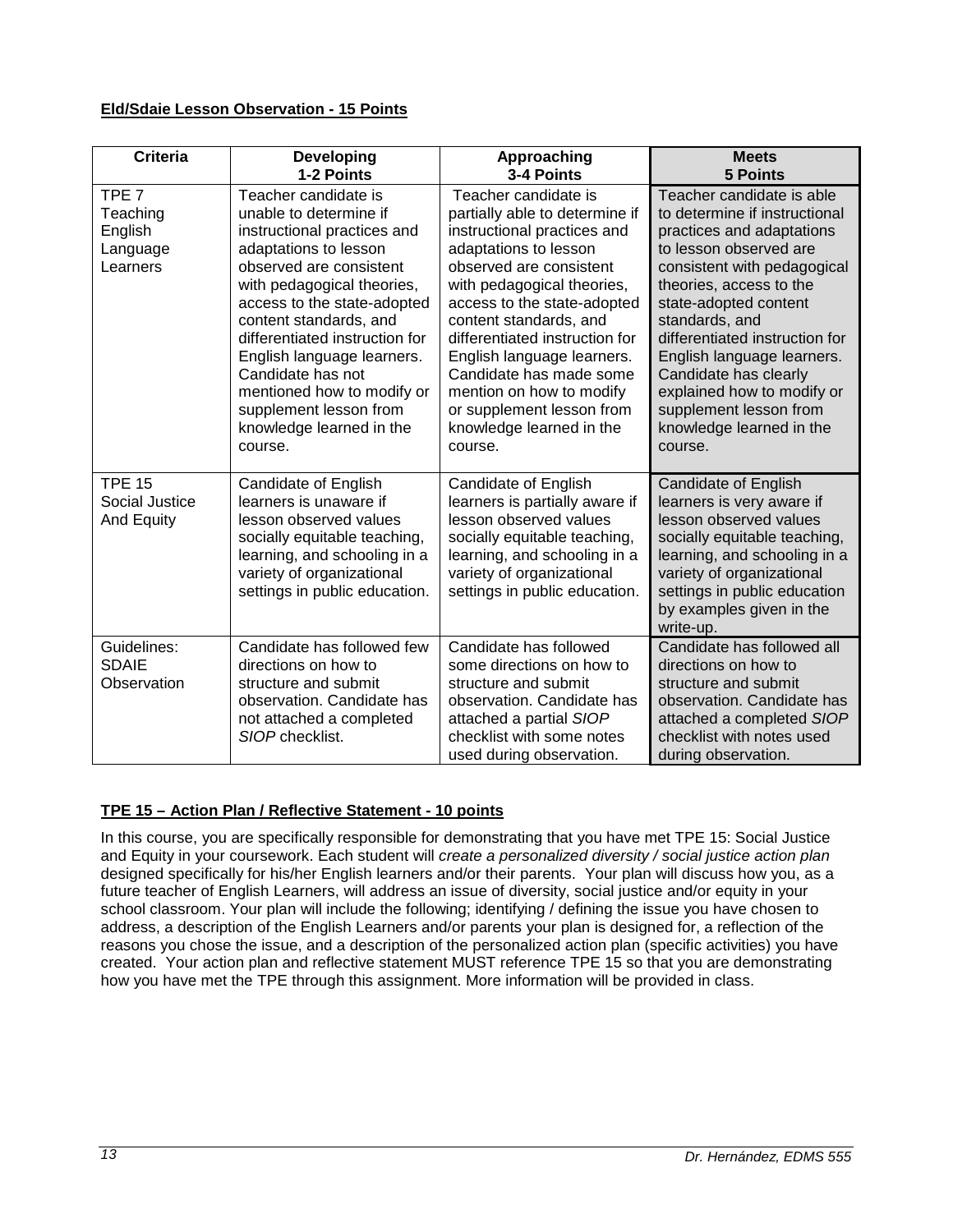## <span id="page-13-0"></span>**TPE Action Plan Rubric – 10 Points**

| Criteria                                                                                        | <b>Developing</b><br>2 Point                                                                                                                                                                                                             | Approaching<br><b>3 Points</b>                                                                                                                                                                                                           | <b>Meets</b><br><b>5 Points</b>                                                                                                                                                                                                                                                                                                     |
|-------------------------------------------------------------------------------------------------|------------------------------------------------------------------------------------------------------------------------------------------------------------------------------------------------------------------------------------------|------------------------------------------------------------------------------------------------------------------------------------------------------------------------------------------------------------------------------------------|-------------------------------------------------------------------------------------------------------------------------------------------------------------------------------------------------------------------------------------------------------------------------------------------------------------------------------------|
| <b>TPE 15</b><br>Action Plan /<br>Reflective<br>Statement meets<br>Social Justice<br>and Equity | Candidate does not<br>address or clearly define an<br>issue of social justice and<br>equity in the action plan /<br>reflective statement.<br>Activities for action plan are<br>scant or inappropriate for<br>EL students and/or parents. | Candidate addresses and<br>defines an issue of social<br>justice and equity<br>adequately in the action<br>plan / reflective statement.<br>Activities for action plan are<br>adequate for EL students<br>and/or parents.                 | Candidate fully<br>understands and can apply<br>issues of social justice and<br>equity for ELs. Candidate<br>clearly addresses and<br>provides excellent<br>description of an issue in<br>the action plan / reflective<br>statement that is grounded<br>in TPE 15. Activities are<br>appropriate for EL students<br>and/or parents. |
| Guidelines                                                                                      | Candidate has followed few<br>directions on how to<br>structure and submit Action<br>Plan / Reflective Statement.<br>Limited preparation &<br>participation in peer review<br>and analysis could have<br>affected outcome.               | Candidate has followed<br>some directions on how to<br>structure and submit Action<br>Plan $/$<br>Reflective Statement.<br>Partial or full preparation &<br>participation in peer review<br>and analysis could have<br>affected outcome. | Candidate has followed all<br>directions on how to<br>structure and submit Action<br>Plan / Reflective Statement.<br>Full preparation and<br>participation in peer review<br>and analysis is evident.                                                                                                                               |

## <span id="page-13-1"></span>**Draft & Final Sheltered Instruction (SDAIE/SIOP) / Multicultural Lesson Plan - 25 points**

Applying the Sheltered Instruction [Specially Designed Academic Instruction in English (SDAIE) or Sheltered Instruction Observation Protocol (SIOP)] methodologies and principles you have learned in class, you will *create a SDAIE/SIOP lesson plan* that includes an accurate assessment plan, instructional strategies, differentiated instruction, academic language development, and interactive activities that are appropriate for English Learners at various proficiency levels. You will write and present a lesson plan that clearly delineates how every student will be a successful learner by providing universal access to diverse students (e.g., gifted, English Learners, special needs, struggling learners). In addition, you will have the opportunity to *collect multicultural resources* (books, websites, articles, videos, apps, etc.), that are rooted in multicultural education / social justice and equity for students. The term "multicultural" includes the following categories; race or ethnicity, gender, religion, sexual orientation, socioeconomic status, age, and physical or mental ability and language. More information and a lesson template will be provided in class.

There will be opportunities to work on lesson plans during some class sessions and receive feedback from instructor. Students will apply what they have learned from the readings, class discussions, and their classroom experiences.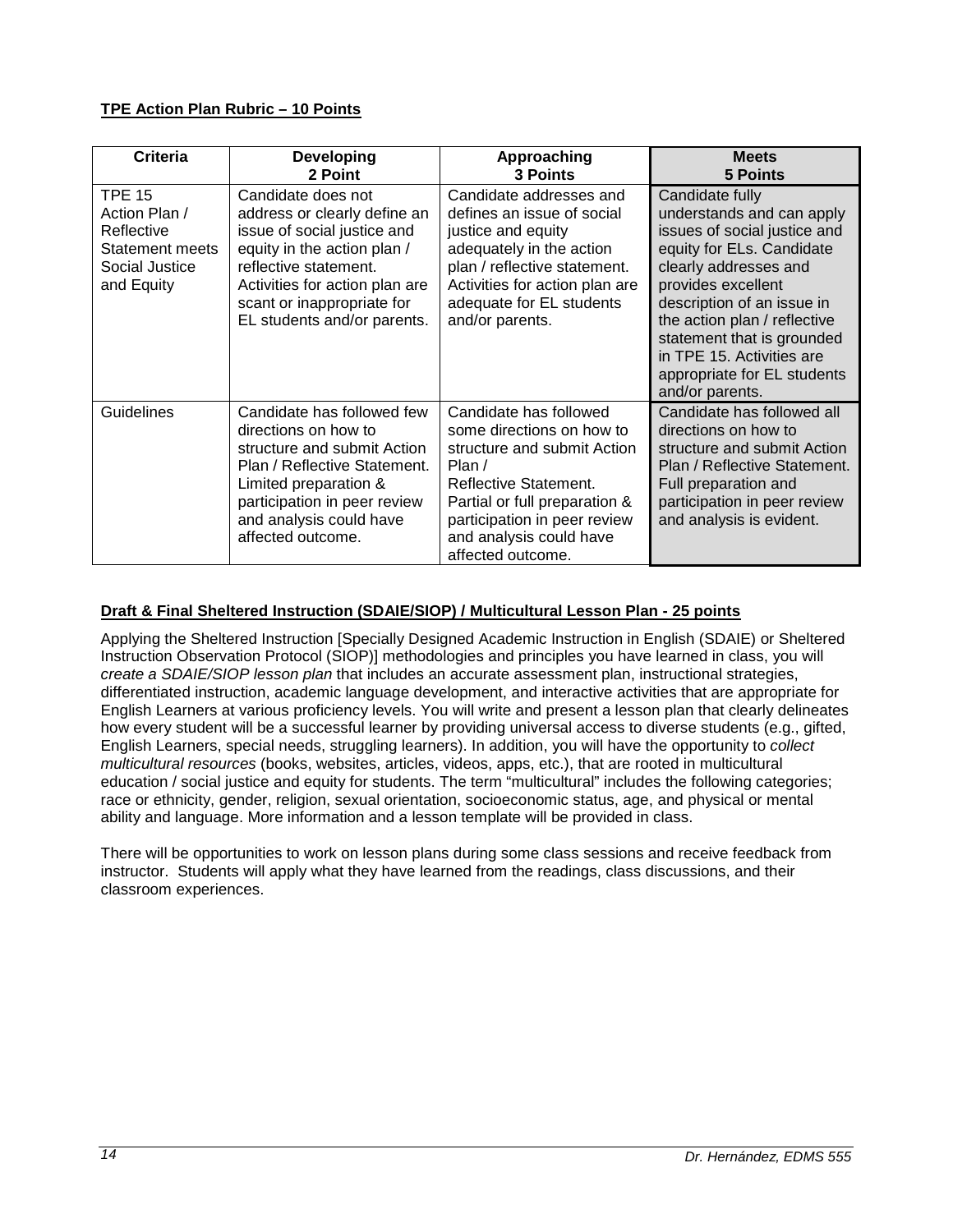# <span id="page-14-0"></span>**Multicultural Thematic Unit-Lesson Plan Rubric- 25 Points**

| <b>Criteria</b>                                                         | <b>Developing</b><br>0-2 Points                                                                                                                                                                                                                                          | Approaching<br>3-4 Points                                                                                                                                                                                                                                                                                          | <b>Meets</b><br><b>5 Points</b>                                                                                                                                                                                                                                                                                                   |
|-------------------------------------------------------------------------|--------------------------------------------------------------------------------------------------------------------------------------------------------------------------------------------------------------------------------------------------------------------------|--------------------------------------------------------------------------------------------------------------------------------------------------------------------------------------------------------------------------------------------------------------------------------------------------------------------|-----------------------------------------------------------------------------------------------------------------------------------------------------------------------------------------------------------------------------------------------------------------------------------------------------------------------------------|
| TPE <sub>7</sub><br>Lesson meets<br><b>Teaching English</b><br>Learners | Candidates know and can<br>apply few of the<br>pedagogical theories,<br>principles, and instructional<br>practices for English<br>learners. Candidates do not<br>comprehend key academic<br>concepts and ideas for the<br>development of a<br>SDAIE/SIOP lesson.         | Candidates know some<br>pedagogical theories,<br>principles, and instructional<br>practices for English<br>learners. Candidates<br>partially apply pedagogy in<br>a comprehensive manner.<br>Some of the SDAIE/SIOP<br>lesson components are<br>included, but ideas are<br>partially developed or<br>inconsistent. | Candidates know and can<br>apply pedagogical theories,<br>principles, and instructional<br>practices for<br>comprehensive instruction<br>of all English learners.<br><b>SDAIE/SIOP lesson</b><br>components are clearly<br>stated and developed in<br>lessons.                                                                    |
| <b>TPE 15</b><br>Lesson meets<br>Social Justice<br>and Equity           | Candidates do not address<br>issues of social justice and<br>equity in the classroom, and<br>lessons are not designed for<br>students from diverse<br>backgrounds. Multicultural<br>resources are scant or<br>inappropriate for EL<br>students or lesson.                | Candidates have<br>addressed some issues of<br>social justice and equity.<br>Lessons partly include<br>instructional practices for<br>diverse students and are<br>inconsistently grounded in<br>theories of multicultural<br>education.                                                                            | Candidates know and can<br>apply issues of social<br>justice and equity in the<br>classroom. Lessons include<br>instructional strategies that<br>are grounded in<br>multicultural education, and<br>provide equitable outcomes<br>for all students from<br>different linguistic, cultural,<br>social and economic<br>backgrounds. |
| Differentiated<br>Instruction<br>(edTPA)                                | Candidate demonstrated<br>limited or no differentiation<br>of instruction/assessments.                                                                                                                                                                                   | Candidate incorporated<br>some differentiate<br>instruction and<br>assessments for levels.                                                                                                                                                                                                                         | Candidate can clearly<br>differentiate instruction and<br>assessments for various<br>levels.                                                                                                                                                                                                                                      |
| Academic<br>Language<br>(edTPA)                                         | Candidate demonstrated<br>limited or no evidence of<br>academic language<br>instruction.                                                                                                                                                                                 | Candidate incorporated<br>some evidence of<br>academic language<br>instruction.                                                                                                                                                                                                                                    | Candidate clearly<br>incorporated academic<br>language development in<br>lesson/assessments.                                                                                                                                                                                                                                      |
| Guidelines:<br><b>SDAIE</b> lesson<br>Plan                              | Candidate has followed few<br>directions on how to<br>structure and submit<br>SDAIE/SIOP lesson Plan.<br>Limited participation in<br>class/group preparation &<br>planning could have<br>affected outcome. Limited<br>resources appropriate for<br>multicultural lesson. | Candidate has followed<br>some directions on how to<br>structure and submit<br>SDAIE/SIOP lesson Plan.<br>Partial or full participation<br>in class/group preparation<br>& planning could have<br>affected outcome.<br>Resources reflected some<br>appropriate resources for<br>multicultural lesson.              | Candidate has followed all<br>directions on how to<br>structure and submit<br>SDAIE/SIOP lesson Plan.<br>Full participation in<br>class/group preparation &<br>planning is evident. All<br>resources/books highly<br>appropriate for<br>multicultural lesson.                                                                     |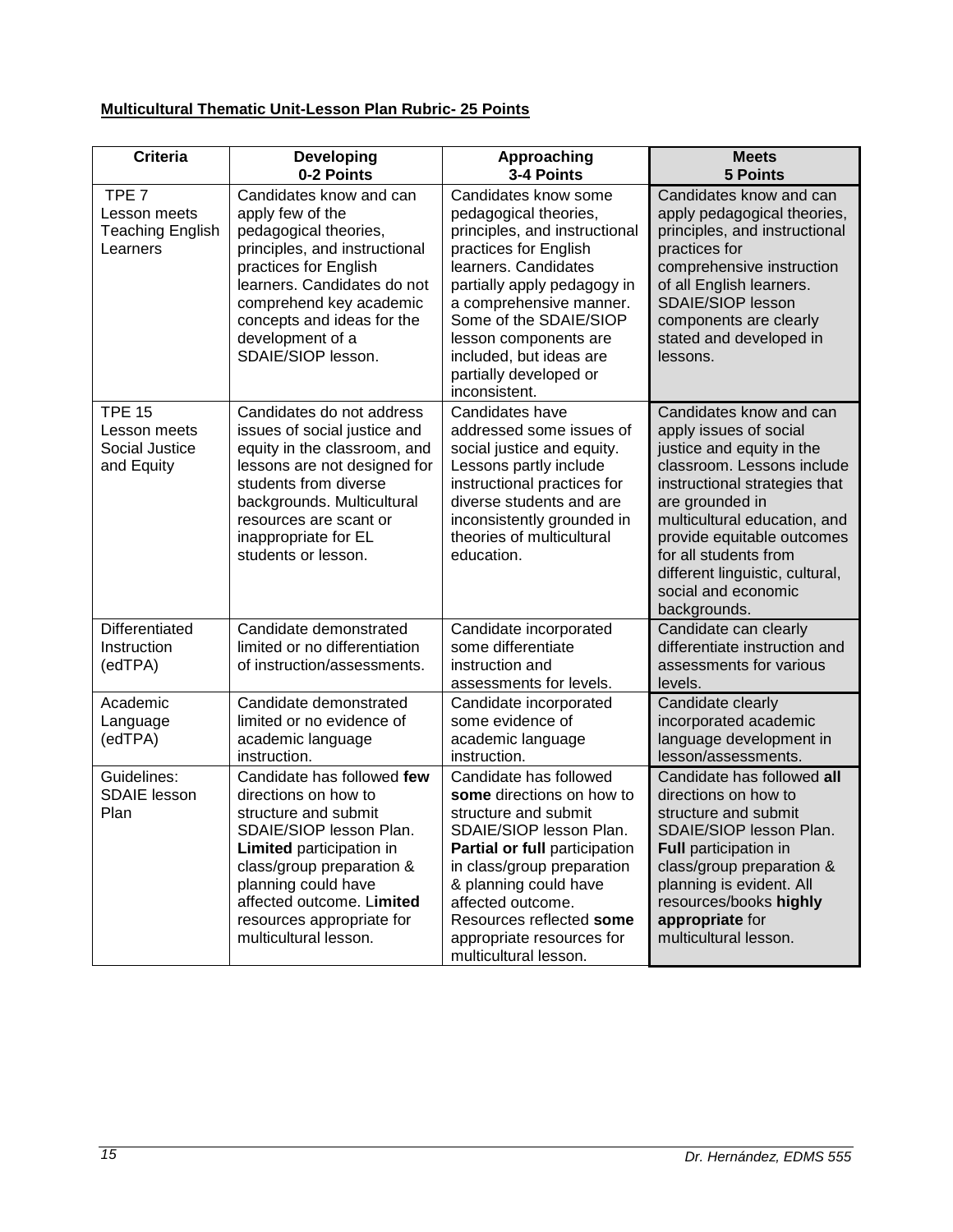Detailed information on assignments will be shared in class. Students will have the opportunity to share their assignments in class. All drafts and final lesson plans will be submitted to Cougar Course. Please keep a record of your assignments.

### <span id="page-15-0"></span>**Checklist for assignments: EDMS 555**

| <b>Assignments</b>                                    | <b>Points</b> | <b>Points Earned</b> | <b>Submit</b><br>assignments |
|-------------------------------------------------------|---------------|----------------------|------------------------------|
| Attendance, Participation & Personal Disposition      | 10 points     | Professor's          | N/A                          |
|                                                       |               | discretion           |                              |
| Reading Response 1                                    | 5 points      |                      | Cougar Course                |
| Reading Response 2                                    | 5 points      |                      | Cougar Course                |
| Reading Response 3                                    | 5 points      |                      | Cougar Course                |
| Reading Response 4                                    | 5 points      |                      | Cougar Course                |
| Multicultural Book and Multimedia Tool Presentation   | 10 points     |                      | Cougar Course                |
| EL Questionnaire - Learning About Your ELs            | 10 points     |                      | Cougar Course                |
| ELD/SDAIE Lesson Observation & Write-up               | 15 points     |                      | Cougar Course                |
| TPE 15 - Action Plan / Reflective Statement           | 10 points     |                      | <b>Cougar Course</b>         |
| Draft & Final Lesson Plan - Multicultural Resources & | 25 points     |                      | Cougar Course                |
| <b>SDAIE</b>                                          |               |                      |                              |
| Total                                                 | 100           |                      |                              |
|                                                       | points        |                      |                              |

My Notes: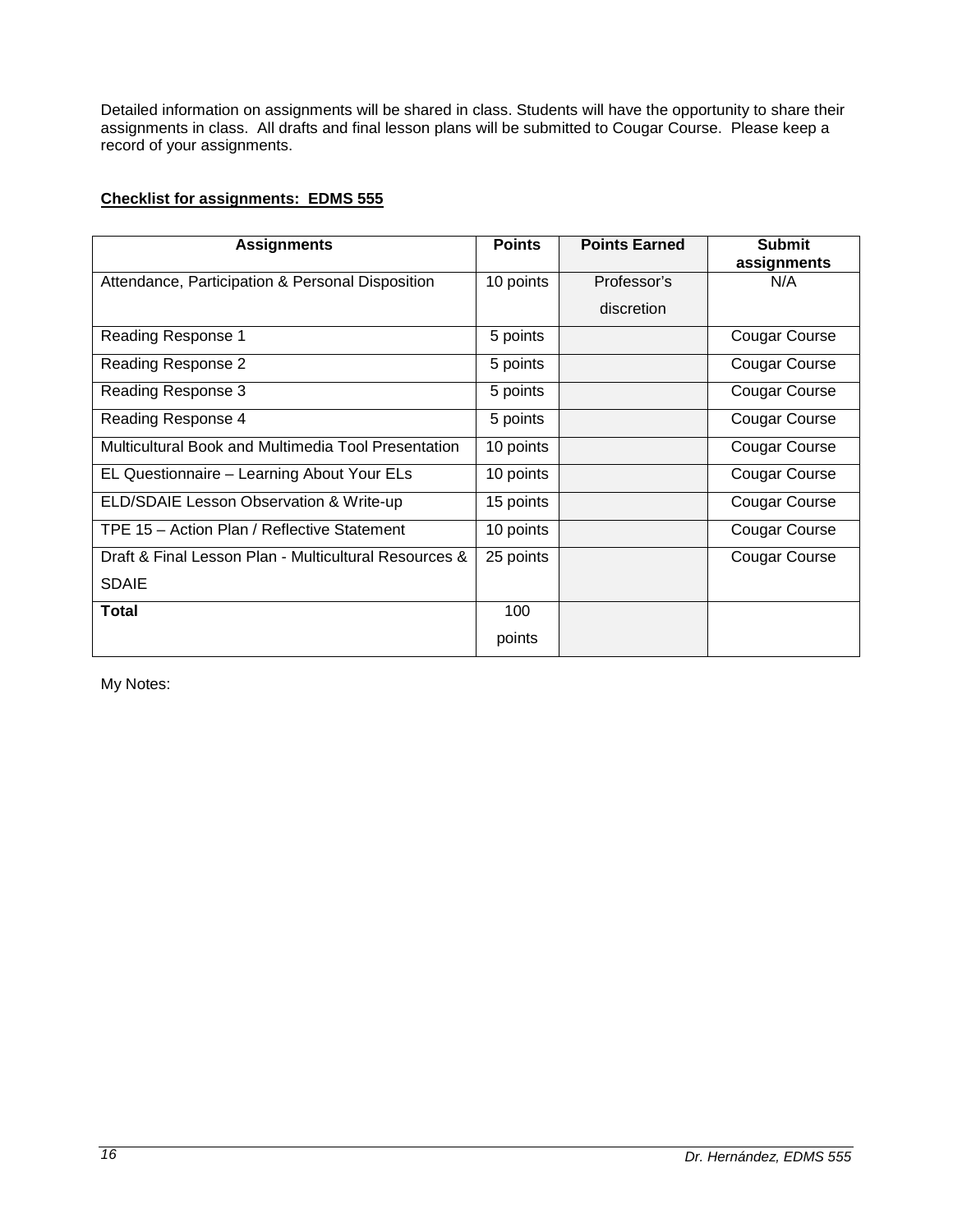## **TENTATIVE SCHEDULE/COURSE OUTLINE**

<span id="page-16-0"></span>The instructor reserves the rights to alter the instructional timeline, add, delete, and/or change topics and assignments in response to individual and class needs.

| <b>Date</b>       | <b>Topic</b>                                                                                | <b>Assignment</b>                                                          |  |
|-------------------|---------------------------------------------------------------------------------------------|----------------------------------------------------------------------------|--|
| Week 1            | Introduction / Overview / Syllabus<br>$\blacksquare$                                        | <b>Readings</b>                                                            |  |
| Sessions 1, 2,    | Who are English Learners (ELs)? Who<br>$\bullet$                                            | SIOP Ch1 Sheltered Instruction                                             |  |
| & 3               | are Long Term English Learners                                                              | _SIOP Ch2 Lesson Preparation                                               |  |
| 8/31/15           | (LTELs)?                                                                                    | SIOP Ch3 Building Background                                               |  |
|                   | Second Language Acquisition - L2<br>$\blacksquare$                                          | Dove Ch1 Not-So Common Learners (NSCL) -                                   |  |
| Course            | Theories and Research                                                                       | Intro                                                                      |  |
| Objectives:       | History & Politics of Bilingual<br>٠                                                        | Cougar Course: Forbidden Language                                          |  |
| 1, 2, 3, 4, 7     | Education                                                                                   | (Gándara & Hopkins, 2010)                                                  |  |
|                   | Identification of EL students - CELDT<br>$\blacksquare$                                     |                                                                            |  |
|                   | & ELPAC Assessments                                                                         | <b>Assignments Due:</b>                                                    |  |
|                   | SIOP Components/Checklist<br>$\blacksquare$                                                 | Readings and be prepared to discuss<br>٠                                   |  |
|                   | Language and Content Objectives<br>$\blacksquare$<br>$\blacksquare$                         | Bring copy of syllabus<br>Sign-up for MC Book/Multimedia<br>$\blacksquare$ |  |
|                   | <b>Building Background</b><br><b>Explain Reading Reflections &amp; MC</b><br>$\blacksquare$ | presentations in class                                                     |  |
|                   | Book/Multimedia Assignment                                                                  |                                                                            |  |
| Week <sub>2</sub> | Labor Day                                                                                   | Catch-up on your reading!                                                  |  |
| 9/7/15            |                                                                                             |                                                                            |  |
| Week 3            | What is Sheltered Instruction?<br>$\blacksquare$                                            | Read:                                                                      |  |
| Sessions 4, 5,    | Comprehensible Input & Strategies<br>٠                                                      | SIOP Ch4 Comprehensible Input                                              |  |
| & 6               | 2012 ELD Standards and PLDs<br>$\blacksquare$                                               | _SIOP Ch5 Strategies                                                       |  |
| 9/14/15           | Differentiating Instruction<br>$\blacksquare$                                               | _SIOP Ch6 Interaction                                                      |  |
|                   | Common Core S/L Strategies<br>$\blacksquare$                                                | _SIOP Ch7 Practice/Application                                             |  |
| Course            | Lesson Development: Student<br>$\bullet$                                                    | Dove Ch7 - NSCL Core Speaking/Listening                                    |  |
| Objectives:       | Interaction                                                                                 | <b>Strategies</b>                                                          |  |
| 4, 5, 6           | Explain SDAIE/ELD Lesson<br>$\bullet$                                                       |                                                                            |  |
|                   | Observation and Write-up                                                                    | <b>Assignments Due:</b>                                                    |  |
|                   | <b>Explain &amp; develop EL Questionnaire</b><br>٠                                          | Reading Reflection 1 - What have you                                       |  |
|                   |                                                                                             | learned about the SIOP Model and the                                       |  |
|                   |                                                                                             | NSCL?<br>$\blacksquare$                                                    |  |
|                   |                                                                                             | Download ELD Standards, CDE Website;<br>and Common Core State Standards    |  |
|                   |                                                                                             | MC Book/Multimedia Presentations<br>٠                                      |  |
| Week 4            | <b>Lesson Delivery</b><br>$\blacksquare$                                                    | Read:                                                                      |  |
| Sessions 7 &      | Formative and Summative<br>٠                                                                | _SIOP Ch8 Lesson Delivery                                                  |  |
|                   | Assessments, DOK                                                                            | SIOP Ch9 Review & Assessment                                               |  |
| 9/21/15           | Academic Language/ Language Forms<br>$\blacksquare$                                         | Dove Ch2 NSCL Strategies Academic Lang.                                    |  |
|                   | and Functions                                                                               | Dev.                                                                       |  |
| Course            | 2012 ELD Standards Appendix B:                                                              | Cougar Course: Building Academic                                           |  |
| Objectives:       | Learning About How English Works                                                            | Vocabulary (Short & Echevarria, 2016)                                      |  |
| 4, 5, 6           | Scaffolding<br>Ξ                                                                            |                                                                            |  |
|                   | 2012 ELD Standards Appendix C:<br>$\blacksquare$                                            | <b>Assignments Due:</b>                                                    |  |
|                   | <b>Theoretical Foundations</b>                                                              | Reading Reflection 2 - What have you<br>٠                                  |  |
|                   | <b>Explain SIOP/SDAIE Multicultural</b><br>٠                                                | learned about academic language and how                                    |  |
|                   | Lesson                                                                                      | should you incorporate assessments into a                                  |  |
|                   |                                                                                             | lesson?                                                                    |  |
|                   |                                                                                             | MC Book/Multimedia Presentations<br>$\blacksquare$                         |  |
|                   |                                                                                             |                                                                            |  |
|                   |                                                                                             |                                                                            |  |
|                   |                                                                                             |                                                                            |  |